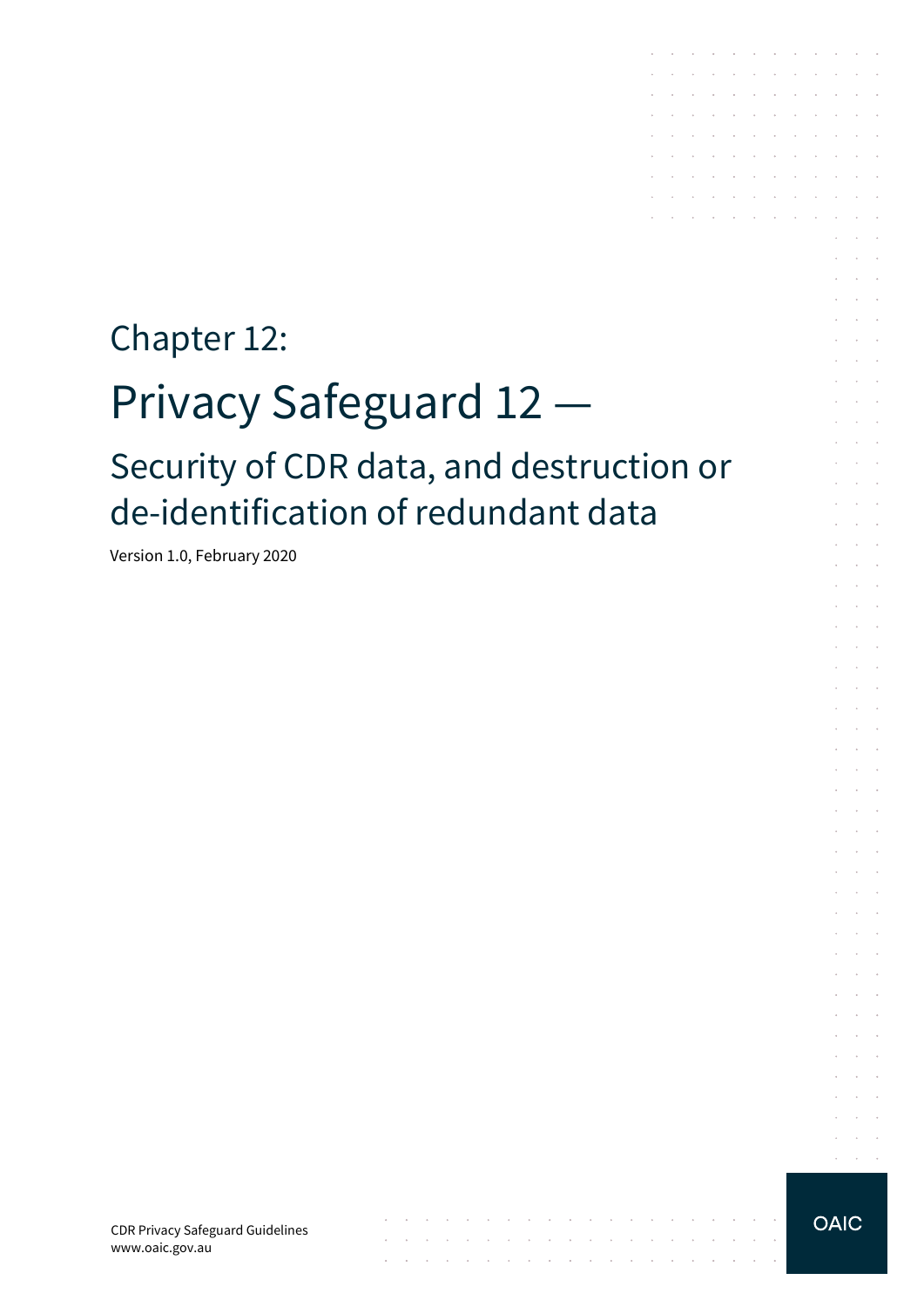## **Contents**

| <b>Key points</b>                                                       | 3              |
|-------------------------------------------------------------------------|----------------|
| What does Privacy Safeguard 12 say?                                     | 3              |
| Why is it important?                                                    | 3              |
| Who does Privacy Safeguard 12 apply to?                                 | 4              |
| Accreditation guidelines on information security                        | 4              |
| How Privacy Safeguard 12 interacts with the Privacy Act                 | 5              |
| <b>PART A: Security of CDR data</b>                                     | 6              |
| What do security measures need to protect against?                      | 6              |
| What steps does an entity need to take to secure CDR data?              | $\overline{7}$ |
| Notifiable Data Breach (NDB) scheme                                     | 16             |
| PART B: Treatment of redundant data (destruction and de-identification) | 17             |
| Overview of the process for treating redundant data                     | 17             |
| What is 'redundant data'?                                               | 19             |
| Deciding how to deal with redundant data                                | 20             |
| Steps to destroy redundant data                                         | 23             |
| Steps to de-identify redundant data                                     | 25             |
| Other relevant security obligations                                     | 26             |
| Privacy safeguards                                                      | 26             |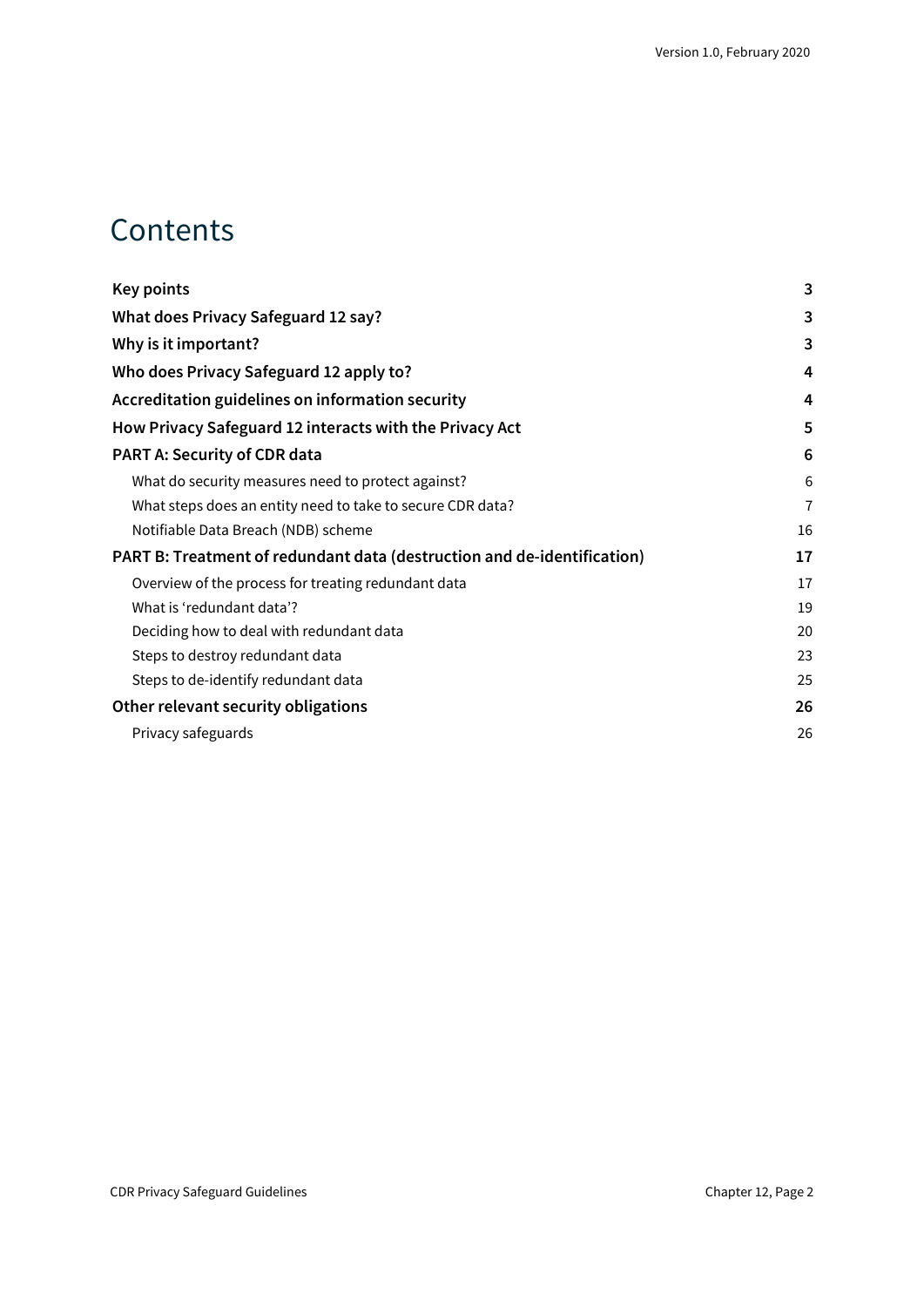## <span id="page-2-0"></span>**Key points**

- Securing CDR data is an integral element of the consumer data right (CDR) regime.
- Privacy Safeguard 12 places requirements on accredited data recipients and designated gateways to ensure CDR data is protected from misuse, interference and loss, as well as from unauthorised access, modification or disclosure. The specific steps that these entities must take to protect CDR data are in the consumer data rules (CDR Rules).
- In addition, if an accredited data recipient or a designated gateway no longer needs the CDR data for purposes permitted by privacy safeguards or the CDR Rules, then the data is considered 'redundant data' and will need to be destroyed (or deleted) or de-identified unless an exception applies.
- An applicant for accreditation must demonstrate compliance with the information security requirements in Privacy Safeguard 12 in order to gain and maintain accreditation under the CDR regime.

## <span id="page-2-1"></span>**What does Privacy Safeguard 12 say?**

- $12.1$ Accredited data recipients and designated gateways must take the steps in the CDR Rules to protect CDR data from misuse, interference and loss, as well as unauthorised access, modification and disclosure.
- 12.2 Accredited data recipients and designated gateways must also take the steps set out in the CDR Rules to destroy or de-identify any CDR data that is no longer needed for:
	- the purposes permitted under the CDR Rules, or
	- any purpose for which the information may be used or disclosed under the privacy safeguards.
- Consumers can request that their CDR data be deleted once it is no longer needed. 12.3 Accredited data recipients and designated gateways must delete CDR data that is subject to a deletion request unless an exception applies.
- 12.4 These requirements apply except where:
	- the accredited data recipient or designated gateway is required by law or a court/tribunal order to keep the CDR data, or
	- the CDR data relates to current or anticipated legal or dispute resolution proceedings to which the accredited data recipient, designated gateway or consumer is a party.

## <span id="page-2-2"></span>**Why is it important?**

- 12.5 Poor information security can leave systems and services at risk and may cause harm and distress to individuals, whether to their well-being, finances, or reputation. Some examples of harm include:
	- financial fraud including unauthorised credit card transactions or credit fraud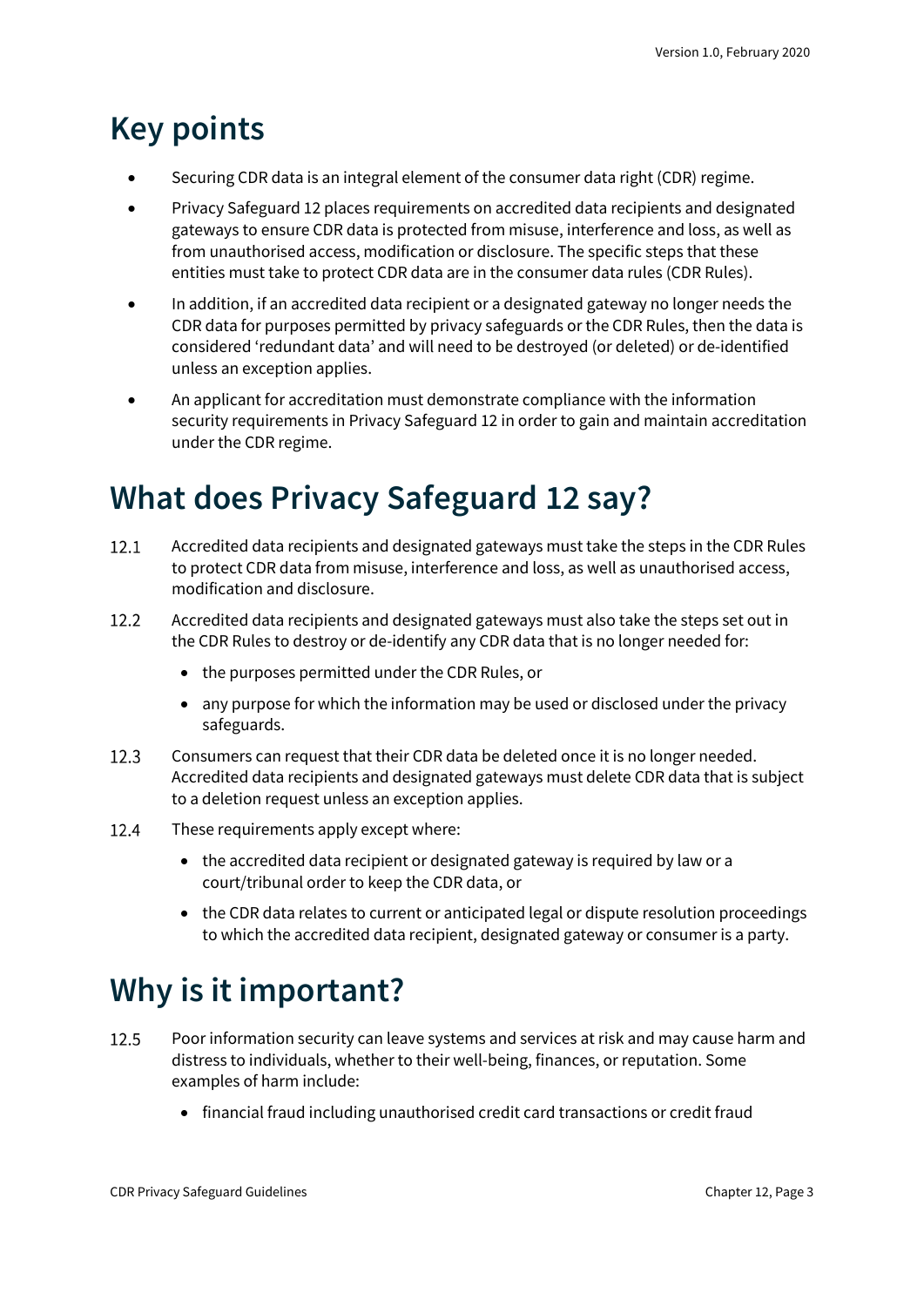- identity theft causing financial loss or emotional and psychological harm
- family violence, and
- physical harm or intimidation.
- $12.6$ Poor information security practices negatively impact an entity's reputation and undermine its commercial interests. As shown in the OAIC's long-runnin[g national](https://www.oaic.gov.au/engage-with-us/community-attitudes/)  [community attitudes to privacy survey,](https://www.oaic.gov.au/engage-with-us/community-attitudes/) privacy protection contributes to an individual's trust in an entity. If an entity is perceived to be handling data contrary to community expectations, individuals may seek out alternative products and services.
- 12.7 In addition, accredited data recipients are entrusted with CDR data under the CDR regime to allow them to provide products and services to consumers. Privacy Safeguard 12 ensures that accredited data recipients are taking steps to ensure a consistent, high standard of security under the CDR Rules to ensure this data is protected. This helps to build public trust and confidence in the security practices of accredited data recipients.
- 12.8 Dealing with redundant data also minimises the risk profile of an accredited data recipient as they are not holding unnecessary CDR data.

## <span id="page-3-0"></span>**Who does Privacy Safeguard 12 apply to?**

12.9 Privacy Safeguard 12 applies to accredited data recipients and designated gateways. It does not apply to data holders. However, data holders must ensure that they are adhering to their obligations under the *Privacy Act 1988* (the Privacy Act) and the Australian Privacy Principles (APPs), including APP 11, in relation to the security of personal information.

**Note:** *Currently, there are no designated gateways in the CDR regime responsible for facilitating the transfer of information between data holders and accredited persons [\(see Chapter B \(Key concepts\)](https://www.oaic.gov.au/consumer-data-right/cdr-privacy-safeguard-guidelines/chapter-b-key-concepts)  [for the meaning of designated gateway\).](https://www.oaic.gov.au/consumer-data-right/cdr-privacy-safeguard-guidelines/chapter-b-key-concepts)*

## <span id="page-3-1"></span>**Accreditation guidelines on information security**

- 12.10 This chapter provides guidance on the steps for securing CDR data and managing redundant data in compliance with Privacy Safeguard 12.
- 12.11 An applicant for accreditation must demonstrate compliance with information security requirements in Privacy Safeguard 12 in order to gain and maintain accreditation under the CDR regime.
- 12.12 Accredited persons should refer to the Supplementary Accreditation Guidelines on Information Security by the Australian Competition and Consumer Commission (ACCC) for specific guidance on the:
	- information security obligations under Privacy Safeguard 12 that applicants must satisfy for accreditation under the CDR regime, and
	- ongoing information security and reporting obligations under Privacy Safeguard 12, including preparing attestation and assurance reports.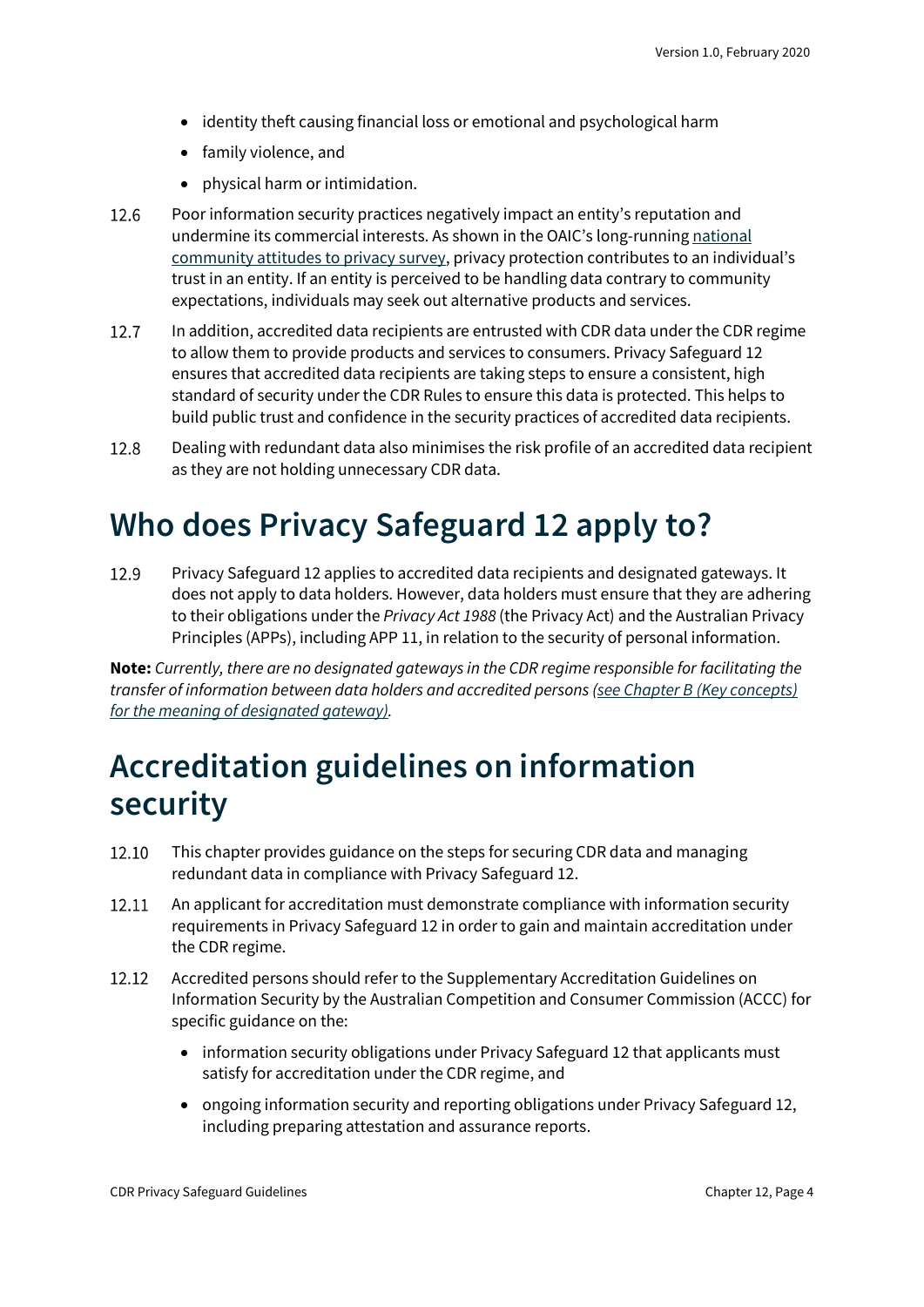## <span id="page-4-0"></span>**How Privacy Safeguard 12 interacts with the Privacy Act**

- 12.13 It is important to understand how Privacy Safeguard 12 interacts with the Privacy Act and the APPs.<sup>[1](#page-4-1)</sup>
- 12.14 APP 11 requires APP entities to take measures to ensure the security of personal information they hold and to consider whether they are permitted to retain this personal information (see Chapter 11: APP 11 – [Security of personal information of the](https://www.oaic.gov.au/privacy/australian-privacy-principles-guidelines/chapter-11-app-11-security-of-personal-information/) APP [Guidelines\)](https://www.oaic.gov.au/privacy/australian-privacy-principles-guidelines/chapter-11-app-11-security-of-personal-information/).

| <b>CDR</b> entity                                       | Privacy protections that apply in the CDR context                                                                                                               |
|---------------------------------------------------------|-----------------------------------------------------------------------------------------------------------------------------------------------------------------|
| Accredited person /<br><b>Accredited data recipient</b> | <b>Privacy Safeguard 12</b>                                                                                                                                     |
|                                                         | Privacy Safeguard 12 applies instead of APP 11 to CDR data collected<br>by an accredited data recipient under the CDR regime.                                   |
|                                                         | APP 11 will continue to apply to the security of personal information<br>held by an accredited person or accredited data recipient that is not<br>CDR data. $2$ |
|                                                         | <b>Note:</b> All accredited persons must also demonstrate compliance<br>with Privacy Safeguard 12 to maintain accreditation under the CDR<br>regime. $3$        |
| <b>Designated gateways</b>                              | <b>Privacy Safeguard 12</b>                                                                                                                                     |
|                                                         | Privacy Safeguard 12 applies instead of APP 11 in relation to the<br>security of CDR data. <sup>4</sup>                                                         |
|                                                         | APP 11 will continue to apply to any personal information held that<br>is not CDR data.                                                                         |
| Data holders                                            | <b>APP 11</b>                                                                                                                                                   |
|                                                         | Privacy Safeguard 12 does not apply to data holders.                                                                                                            |

<span id="page-4-1"></span><sup>&</sup>lt;sup>1</sup> The Privacy Act includes 13 APPs that regulate the handling of personal information by certain organisations and Australian Government agencies (APP entities). See als[o Chapter B: Key concepts of the APP guidelines.](https://www.oaic.gov.au/privacy/australian-privacy-principles-guidelines/chapter-b-key-concepts/)

<span id="page-4-2"></span><sup>&</sup>lt;sup>2</sup> All accredited persons are subject to the Privacy Act and the APPs in relation to information that is personal information but is not CDR data. See s 6E(1D) of the Privacy Act.

<span id="page-4-3"></span><sup>&</sup>lt;sup>3</sup> See the ACCC's Supplementary Accreditation Guidelines on Information Security for more information.

<span id="page-4-4"></span><sup>4</sup> Section 56EC(4)(d) of the Competition and Consumer Act.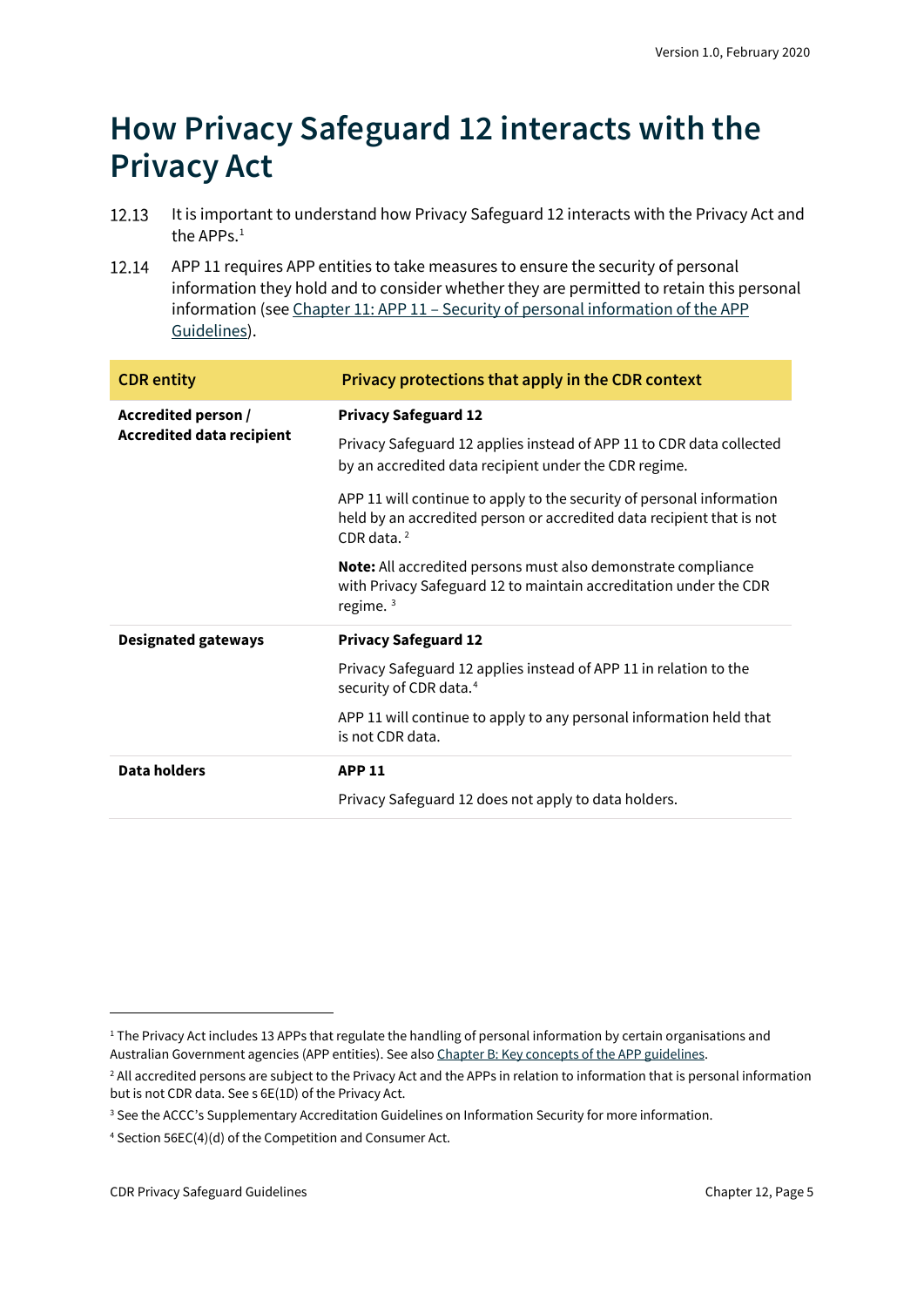## <span id="page-5-0"></span>**PART A: Security of CDR data**

### <span id="page-5-1"></span>**What do security measures need to protect against?**

- 12.15 An accredited data recipient is required to put in place specific information security measures to protect the CDR data they receive from misuse, interference and loss, as well as unauthorised access, modification and disclosure.
- 12.16 A designated gateway of CDR data is required to put in place information security measures to protect that CDR data from misuse, interference and loss, as well as unauthorised access, modification and disclosure.
- 12.17 The terms 'misuse', 'interference', 'loss' and 'unauthorised access' are not defined in the Competition and Consumer Act. The following discussion represents the OAIC's interpretation of these terms based on their ordinary meaning. However, given that information security is an evolving concept, the discussion below is not intended to include an exhaustive list of examples.
	- **Misuse:** occurs where CDR data is used for a purpose not permitted by the CDR. For example, misuse would occur if an employee of a CDR entity browses consumer statements to discover information about someone they know. [5](#page-5-2)
	- **Interference:** occurs when there is an attack on CDR data that interferes with the CDR data but does not necessarily modify its content. For example, interference would occur if there is a ransomware attack that leads to the data being locked down and ransomed.
	- **Loss:** refers to the accidental or inadvertent loss of CDR data where the data is no longer accessible and usable for its purpose, or in circumstances where it is likely to result in authorised access or disclosure. Examples of loss include physical loss by leaving data in a public place, failing to keep adequate backups in the event of systems failure or as a result of natural disasters.<sup>[6](#page-5-3)</sup>
	- **Unauthorised access:** occurs where CDR data is accessed by someone who is not permitted to do so. This includes unauthorised access by an employee of the accredited data recipient or designated gateway, or an independent contractor, as well as unauthorised access by an external third party. For example, unauthorised access would occur if a computer network is compromised by an external attacker resulting in CDR data being accessed without authority.
	- **Unauthorised modification:** occurs where CDR data is altered by someone who is not permitted to do so, or where the data is altered in a way that is not permitted. For example, unauthorised modification would occur if an employee of an accredited

<span id="page-5-2"></span><sup>5</sup> Privacy Safeguard 6 sets out when an accredited data recipient of CDR data or a designated gateway of CDR data is permitted to use that CDR data (see Chapter 6 (Privacy Safeguard 6)). Privacy Safeguards 7 and 9 also contain requirements relating to an entity's use of CDR data for the purpose of direct marketing and use of government related identifiers respectively (see Chapters 7 (Privacy Safeguard 7) and 9 (Privacy Safeguard 9)).

<span id="page-5-3"></span><sup>6</sup> Loss does not apply to intentional destruction or de-identification of CDR data undertaken in accordance with the CDR Rules.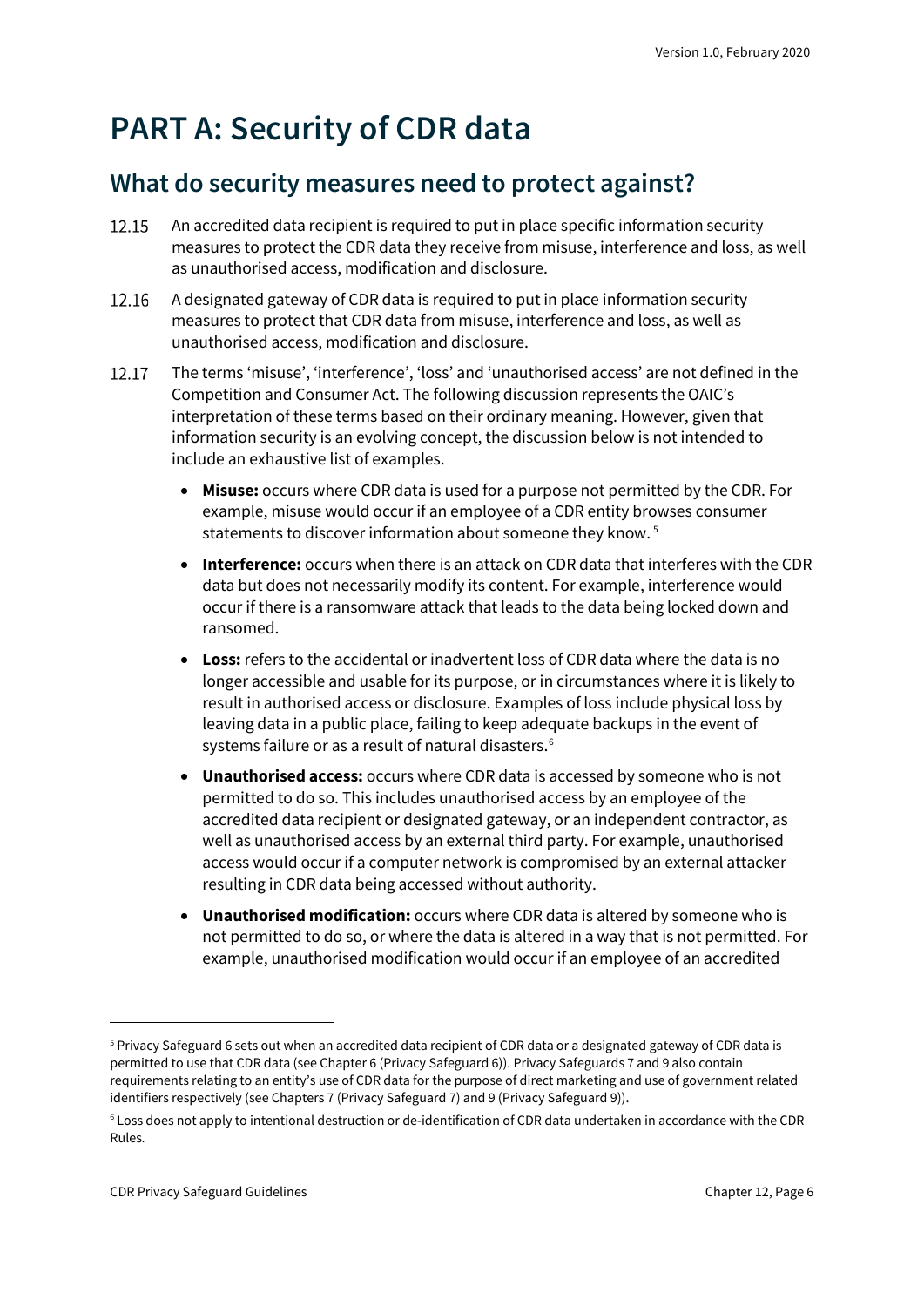data recipient or designated gateway altered a consumer's savings account information to offer a more favourable deal.

- **Unauthorised disclosure:** occurs where an accredited data recipient or designated gateway, whether intentionally or unintentionally, makes CDR data accessible or visible to others outside the entity. For example, unauthorised disclosure includes 'human error', such as an email sent to the wrong person. It can also include disclosure of CDR data to a scammer as a result of inadequate identity verification procedures.
- 12.18 Information security not only covers cybersecurity (the protection of your networks and information systems from cyber attack), but also physical and organisational security measures.

### <span id="page-6-0"></span>**What steps does an entity need to take to secure CDR data?**

- 12.19 Privacy Safeguard 12 requires accredited data recipients and designated gateways to take the steps in the CDR Rules to protect the CDR data from misuse, interference and loss, as well as unauthorised access, modification and disclosure. These steps are detailed in Schedule 2 of the CDR Rules.
- 12.20 The CDR Rules provide obligations for accredited data recipients to have governance requirements in place, understand their data environment and risk posture, and implement minimum security controls.
- 12.21 Broadly, the steps to manage the information security of CDR data are:
	- **Step 1:** define and implement security governance in relation to CDR data.
	- **Step 2:** define the boundaries of the CDR data environment.
	- **Step 3:** have and maintain an information security capability (including minimum security controls set out in Part 2 of Schedule 2 to the CDR Rules).
	- **Step 4:** implement a formal controls assessment program.
	- **Step 5:** manage and report security incidents.
- 12.22 This section summarises what is required by these steps and provides guidance on how accredited data recipients may implement them.
- 12.23 The five steps are not sequential and do not have to be undertaken in order. They should be understood as the minimum processes, policies and procedures that must be put in place to ensure security of CDR data. As such, these steps may occur in parallel and may be repeated iteratively as required.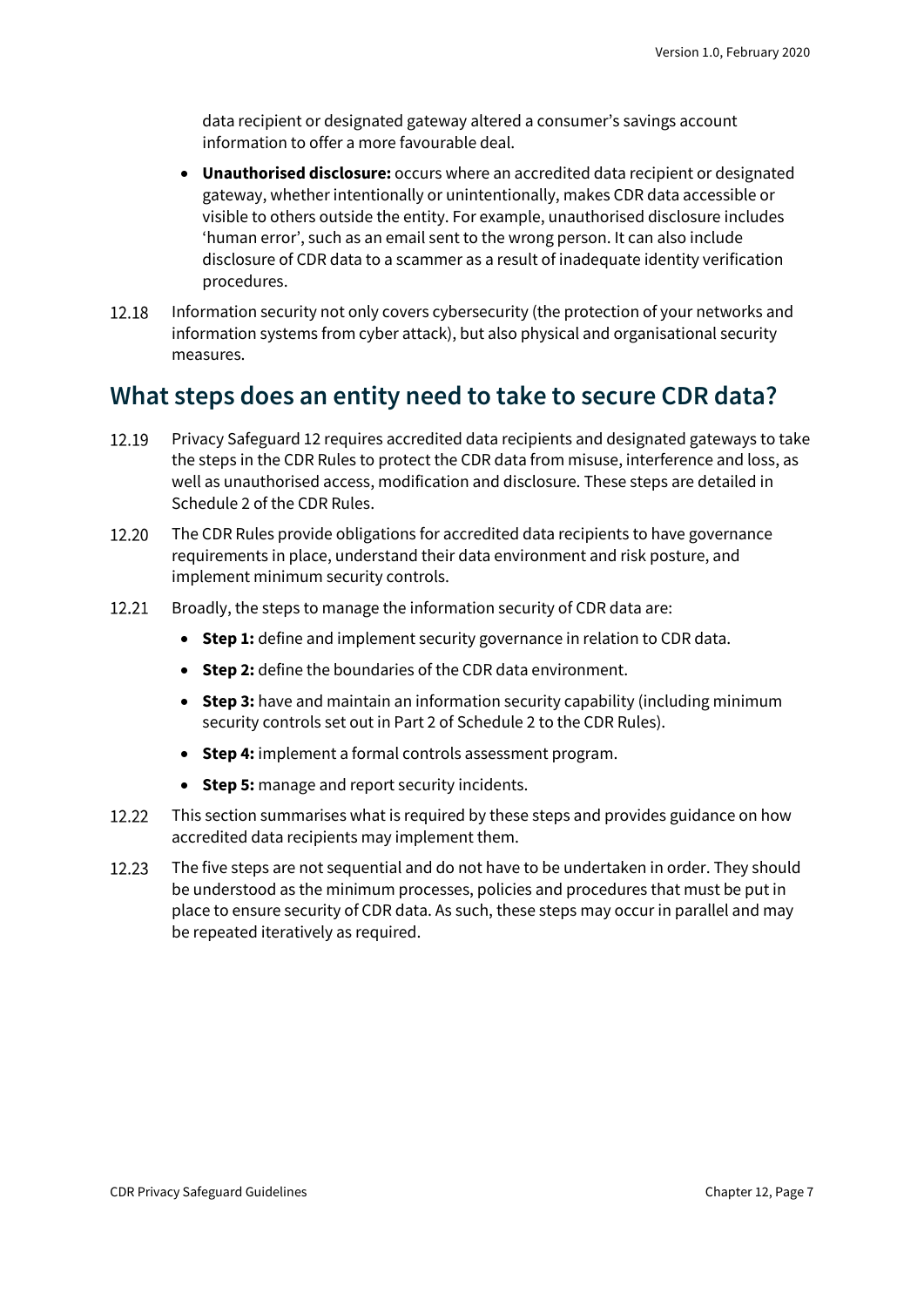### Step 1: Define and implement security governance in relation to CDR Data

#### **Information security governance framework**

- The CDR Rules require an accredited data recipient to establish and maintain a formal 12.24 governance framework<sup>[7](#page-7-0)</sup> for managing information security risks relating to CDR data.
- 12.25 An accredited data recipient may leverage their existing information security governance structure and extend it to their CDR data environment.<sup>[8](#page-7-1)</sup> An accredited data recipient may also utilise existing frameworks, requirements and models in developing their information security governance framework and defining security areas.<sup>[9](#page-7-2)</sup>
- 12.26 Complying with an existing framework or model does not, of itself, mean that the entity will be compliant with all information security obligations under Privacy Safeguard 12.
- 12.27 When deciding whether to adopt, apply or modify a standard information security governance framework or model, an accredited data recipient should ensure that the framework or model:
	- is appropriate for CDR data and the CDR sector(s) in which the accredited data recipient is operating
	- is current and up to date
	- takes into account what internal or external auditing is undertaken, and
	- is underpinned by a risk profile comparable to the risk profile of the accredited data recipient's CDR data environment.
- 12.28 Accredited persons are subject to ongoing reporting and audit requirements set out in the CDR Rules (Schedule 1, Part 2). Further information regarding the reporting requirements is contained within the ACCC's Supplementary Accreditation Guidelines on Information Security. Accredited data recipients should ensure that any information security governance framework or model takes these requirements into account.

**Privacy tip:** An accredited data recipient should consider conducting a security risk assessment (which may be part of a broader risk assessment to identify other risks including data mismanagement and quality) before establishing and maintaining a formal governance framework. This ensures the accredited data recipient is aware of their security risk profile and vulnerabilities so that the formal governance framework matches the privacy risks and is fit for purpose.

<span id="page-7-0"></span><sup>&</sup>lt;sup>7</sup> A formal governance framework refers to policies, processes, roles and responsibilities required to facilitate the oversight and management of information security.

<span id="page-7-1"></span><sup>8</sup> For further information, see the ACCC's Supplementary Accreditation Guidelines on Information Security.

<span id="page-7-2"></span><sup>9</sup> The ACCC's Supplementary Accreditation Guidelines on Information Security provide examples of frameworks, requirements and models that might be used in this regard, namely ISO 27001, NIST CSF, PCI DSS and CPS 234.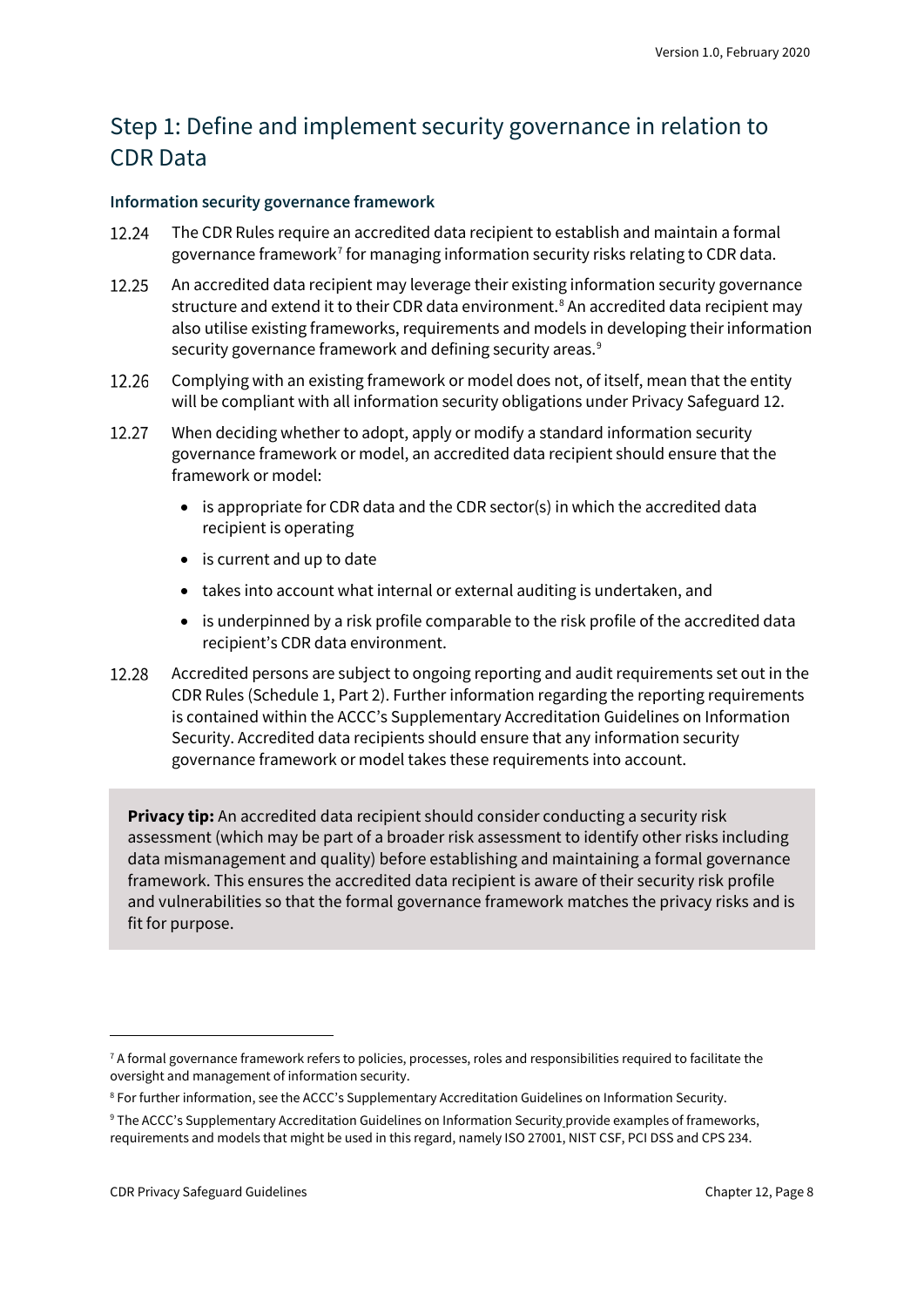#### **Documenting practices and procedures relating to information security and management of CDR data**

- 12.29 Accredited data recipients must clearly document their practices and procedures relating to information security and management of CDR data, including the specific responsibilities of senior management.[10](#page-8-0)
- 12.30 Accredited data recipients may choose to document these practices and procedures as part of the information security policy required by the CDR Rules, (see paragraphs 12.34– 12.38) or as a separate document.
- 12.31 Senior management will have ultimate responsibility for the management of information security.[11](#page-8-1) Senior management should implement the necessary practices, procedures, resources and training to allow the accredited data recipient to effectively discharge its responsibilities under the CDR Rules.[12](#page-8-2)
- An accredited data recipient should establish formal information security governance 12.32 structures, such as committees and forums, to oversee the security of CDR data.<sup>[13](#page-8-3)</sup> These committees or forums should include membership from across key business areas, particularly where the entity's CDR data environment is large or complex, $14$  so information security is an integrated component of the accredited data recipient's entire business and not left to the compliance or the information and communications technology area alone.
- 12.33 An accredited data recipient's formal information security governance structures should have clear procedures for oversight and accountability, and clear lines of authority for decisions regarding the security of CDR data.

**Risk point**: Accredited data recipients that view security as a box-ticking exercise or treat it in isolation from broader organisational frameworks can expose CDR data to security risks.

**Privacy tip**: Accredited data recipients should foster a security-aware culture amongst staff. When establishing procedures for oversight, accountability and lines of authority for decisions regarding CDR security, it is expected that:

- privacy and personal information security steps and strategies are supported by senior management
- senior management should promote a privacy culture that values and protects CDR data and supports the integration of privacy practices, procedures and systems into broader organisational frameworks

<span id="page-8-0"></span><sup>&</sup>lt;sup>10</sup> Clause 1.3(2) of Schedule 2 to the CDR Rules.

<span id="page-8-1"></span> $11$  Senior management, of an accredited data recipient that is a body corporate, means: (a) the accredited data recipient's directors; and (b) any person who makes or participates in making decisions that affect the management of CDR data by the accredited data recipient: clause 1.2 of Schedule 2 to the CDR Rules.

<span id="page-8-2"></span><sup>&</sup>lt;sup>12</sup> The ACCC's Supplementary Accreditation Guidelines on Information Security.

<span id="page-8-3"></span><sup>&</sup>lt;sup>13</sup> The ACCC's Supplementary Accreditation Guidelines on Information Security.

<span id="page-8-4"></span><sup>&</sup>lt;sup>14</sup> The ACCC's Supplementary Accreditation Guidelines on Information Security.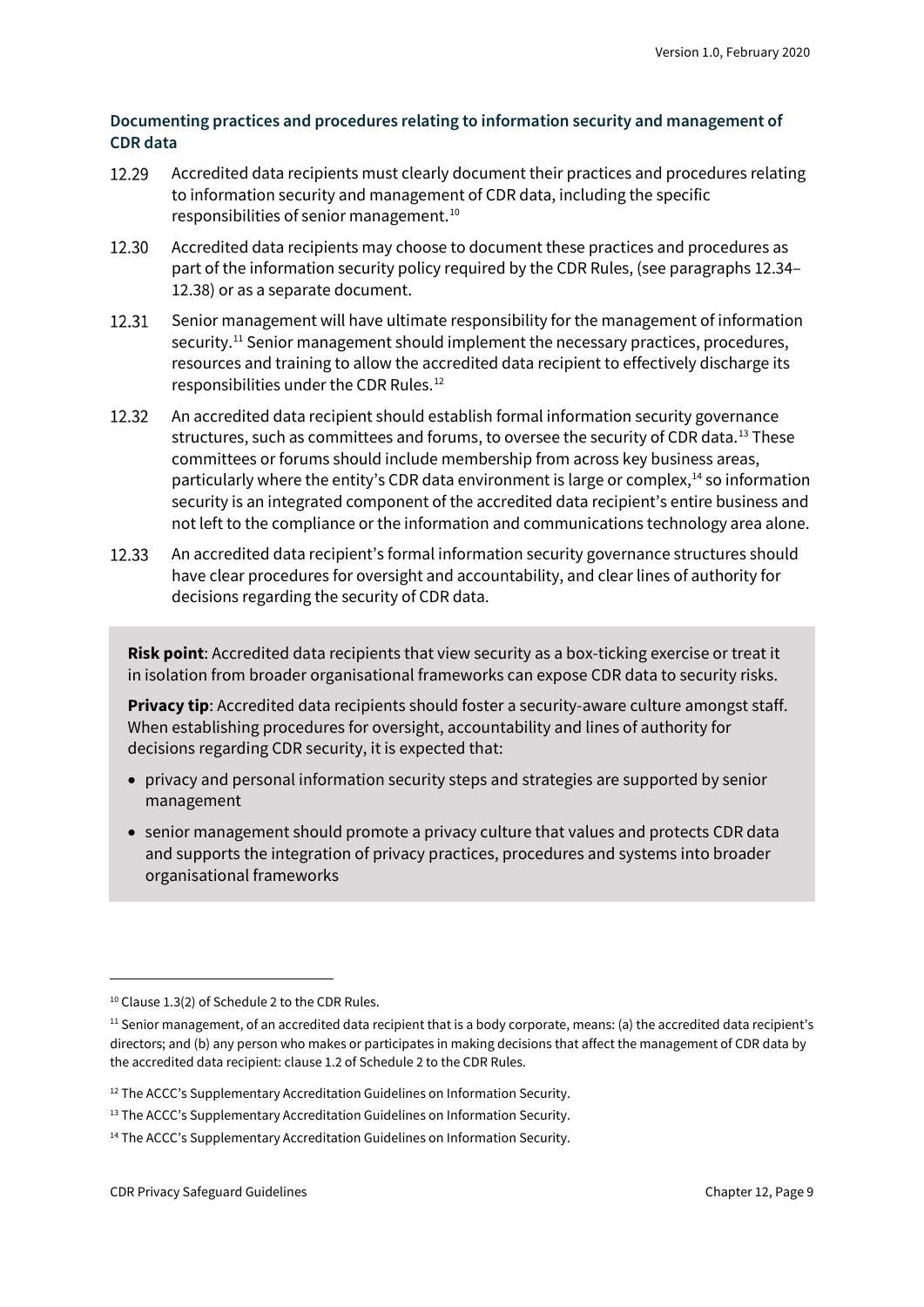- it is clear to staff who holds key security roles, including who is responsible for the overall operational oversight and strategic direction of secure CDR data handling, and
- if there are several areas or teams responsible for information security and privacy, or if the organisation's CDR data environment is large or complex, there should be governance arrangements in place to ensure that key business areas work together (for example, committees and forums).

#### **Information security policy**

- 12.34 An accredited data recipient must have and maintain an information security policy that governs information security across their organisation.[15](#page-9-0)
- 12.35 The information security policy must include information about<sup>16</sup>:
	- its information security risk posture (that is, the exposure and potential harm to the entity's information assets, including CDR data, from security threats)
	- how the entity plans to address those risks
	- the exposure and potential harm from security threats, and
	- how its information security practices and procedures and its information security controls, are designed, implemented and operated to mitigate those risks.
- 12.36 The information security policy should be internally and externally enforceable. Compliance with the policy should also be monitored.[17](#page-9-2)
- 12.37 An accredited data recipient may choose to address CDR data security in a single policy or across multiple policies (for example, to account for different business areas). While a specific information security policy for CDR data is preferred, it is not required.
- 12.38 Entities should ensure relevant staff are aware of the information security policy and are trained in their responsibilities. The information security policy should be easily accessible to all relevant staff.

**Risk point:** Failing to ensure that employees are aware of their information security obligations risks non-compliance with the CDR information security requirements.

**Privacy tip:** Relevant employees should be aware of, and have access to, the information security policy. The information security policy should include provisions to deal with breaches of the policy by employees and ongoing monitoring of compliance.

<span id="page-9-0"></span><sup>&</sup>lt;sup>15</sup> Clause 1.3(3) of Schedule 2 to the CDR Rules.

<span id="page-9-1"></span><sup>&</sup>lt;sup>16</sup> Clause 1.3(3) of Schedule 2 to the CDR Rules.

<span id="page-9-2"></span><sup>&</sup>lt;sup>17</sup> The term 'enforceable' is defined in the ACCC's Supplementary Accreditation Guidelines on Information Security as both internally and externally, including provisions to deal with breaches of the policy. 'Internally' refers to the policy being enforceable against an accredited person's employees and internal departments. 'Externally' refers to the policy, or parts thereof, being enforceable against the accredited person's third-parties and vendors through mechanisms such as contractual requirements and ongoing third party monitoring processes.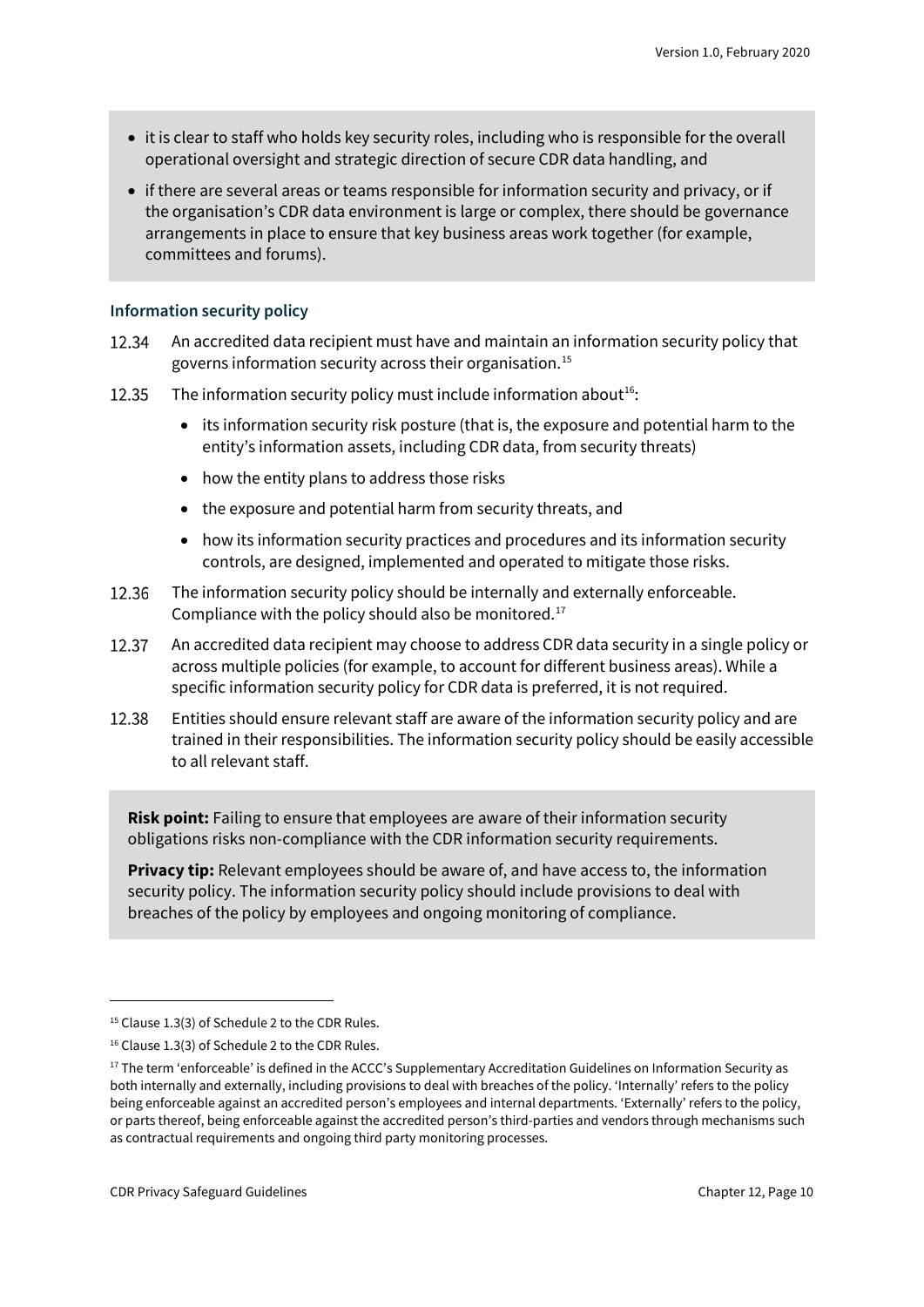#### **Review of appropriateness**

- 12.39 The accredited data recipient must review and update the formal governance framework for appropriateness:
	- in response to material changes to both the extent and nature of threats to its CDR data environment and its operating environment, or
	- where no such material changes occur  $-$  at least annually.<sup>[18](#page-10-0)</sup>

#### **What is a material change?**

A material change is one that significantly changes the CDR data environment, such as the introduction of a new system, the migration of data onto new infrastructure, introduction of a new outsourced service provider, or a change to the terms and conditions of the services provided by an existing outsourced service provider.[19](#page-10-1)

### Step 2: Define the boundaries of the CDR data environment

- 12.40 An accredited data recipient must assess, define and document its CDR data environment. To define and document the CDR data environment, accredited data recipients should identify the people, processes and technology that manage, secure, store or otherwise interact with CDR data. This includes infrastructure, which may be owned and/or managed by an outsourced service provider or third-party.[20](#page-10-2)
- 12.41 Mapping the CDR data environment will ensure an accredited data recipient is fully aware of the CDR data it handles, where the data is kept, who has access to it, and the risks associated with that data before applying security capability controls in Step 3. It will also help to ensure that an accredited data recipient's privacy, procedures and systems are up to date.

#### **Factors to consider as part of the documented CDR data environment analysis**

'CDR data environment' refers to the systems, technology and processes that relate to the management of CDR data, including CDR data disclosed to outsourced service providers. The documented analysis should generally include information about:

**People:** Who will have access to CDR data? Who will authorise access?

**Technology:** Such as information systems, storage systems (including whether data is stored overseas, with a cloud service provider, or other third-party), data security systems, authentication systems.

**Processes:** The entity's CDR information handling practices, such as how it collects, uses and stores personal information, including whether CDR data handling practices are outsourced to third parties.

<span id="page-10-0"></span><sup>18</sup> Clause 1.3(4) of Schedule 2 to the CDR Rules.

<span id="page-10-1"></span><sup>&</sup>lt;sup>19</sup> See the ACCC's Supplementary Accreditation Guidelines on Information Security.

<span id="page-10-2"></span><sup>&</sup>lt;sup>20</sup> See the ACCC's Supplementary Accreditation Guidelines on Information Security.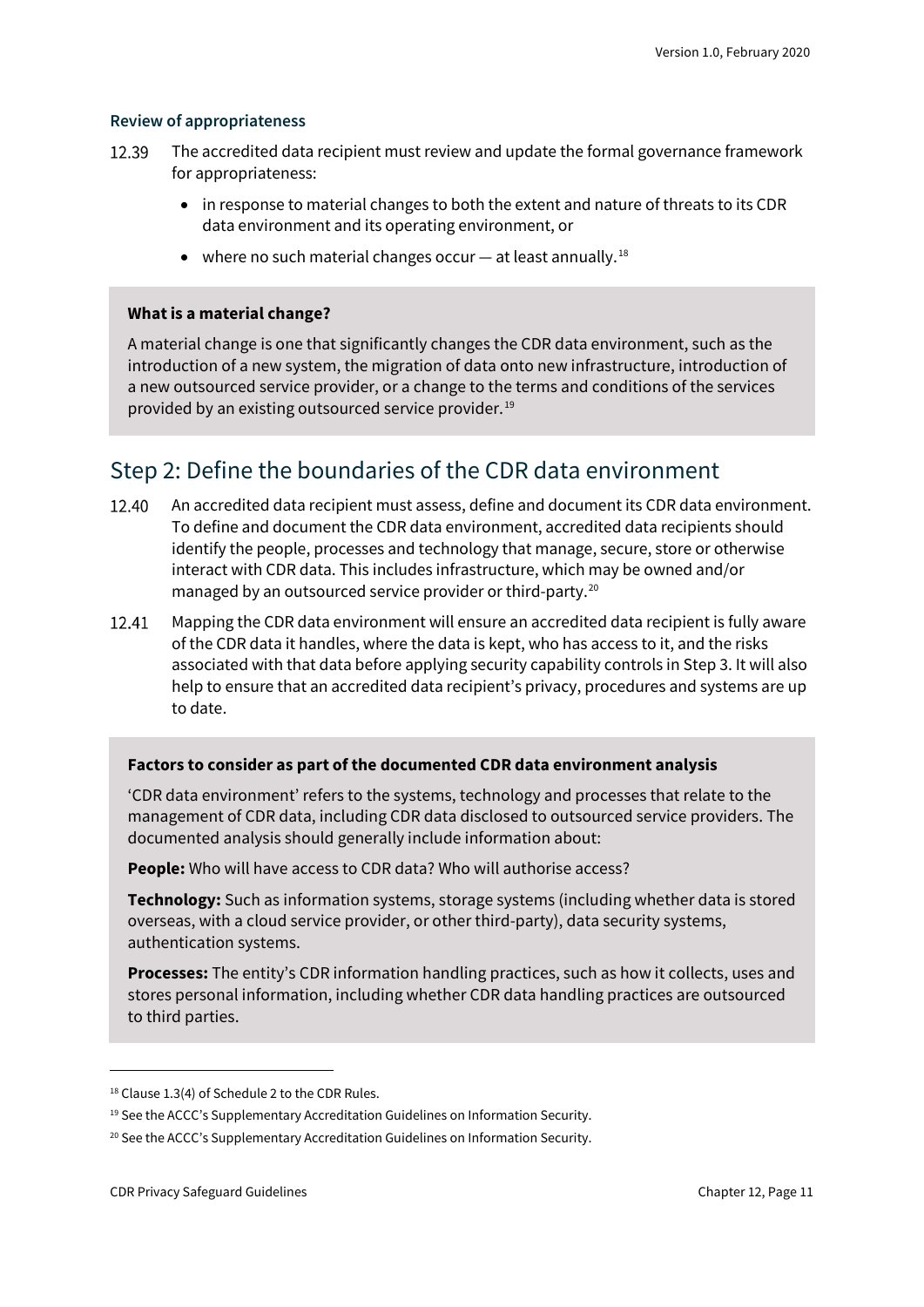**Other factors to consider:** What other data exists in the data environment, and how does it overlap or connect with the CDR data? This is important to know in order to identify which datasets are high-risk. It is important to identify where non-CDR datasets could be linked with CDR data, increasing the risk of unauthorised disclosure or access.

- 12.42 This can either be documented through a data flow diagram or a written statement. $^{21}$  $^{21}$  $^{21}$
- 12.43 Accredited data recipients need to review their CDR data environment for completeness and accuracy:
	- as soon as practicable when they become aware of material changes to the extent and nature of threats to their CDR data environment, or
	- where no such material changes occur, at least annually.

### Step 3: Have and maintain an information security capability

- 12.44 The CDR Rules require an accredited data recipient to have and maintain an information security capability that:
	- complies with minimum controls set out in Part 2 to Schedule 2 of the CDR Rules, and
	- is appropriate and adapted to respond to risks to information security, having regard to:
		- o the extent and nature of threats to CDR data that the accredited data recipient holds
		- o the extent and nature of CDR data that it holds, and
		- $\circ$  the potential loss or damage to one or more consumers if all, or part, of the consumer's data were to be misused, interfered with, or accessed, modified or disclosed without authorisation.
- 12.45 The accredited data recipient must review and adjust its information security capability as required by the CDR Rules (see paragraphs 12.55 – 12.56 following).

#### **Information security controls**

- The CDR Rules contain information security controls to be designed, implemented and 12.46 operated by an accredited data recipient as part of its information security capability. These are detailed in Part 2 to Schedule 2 to the CDR Rules.
- $12.47$ These controls cover:
	- having processes in place to limit the risk of inappropriate or unauthorised access to its CDR data environment
	- taking steps to secure the network and systems within the CDR data environment

<span id="page-11-0"></span><sup>&</sup>lt;sup>21</sup> For further information see the ACCC's Supplementary Accreditation Guidelines on Information Security.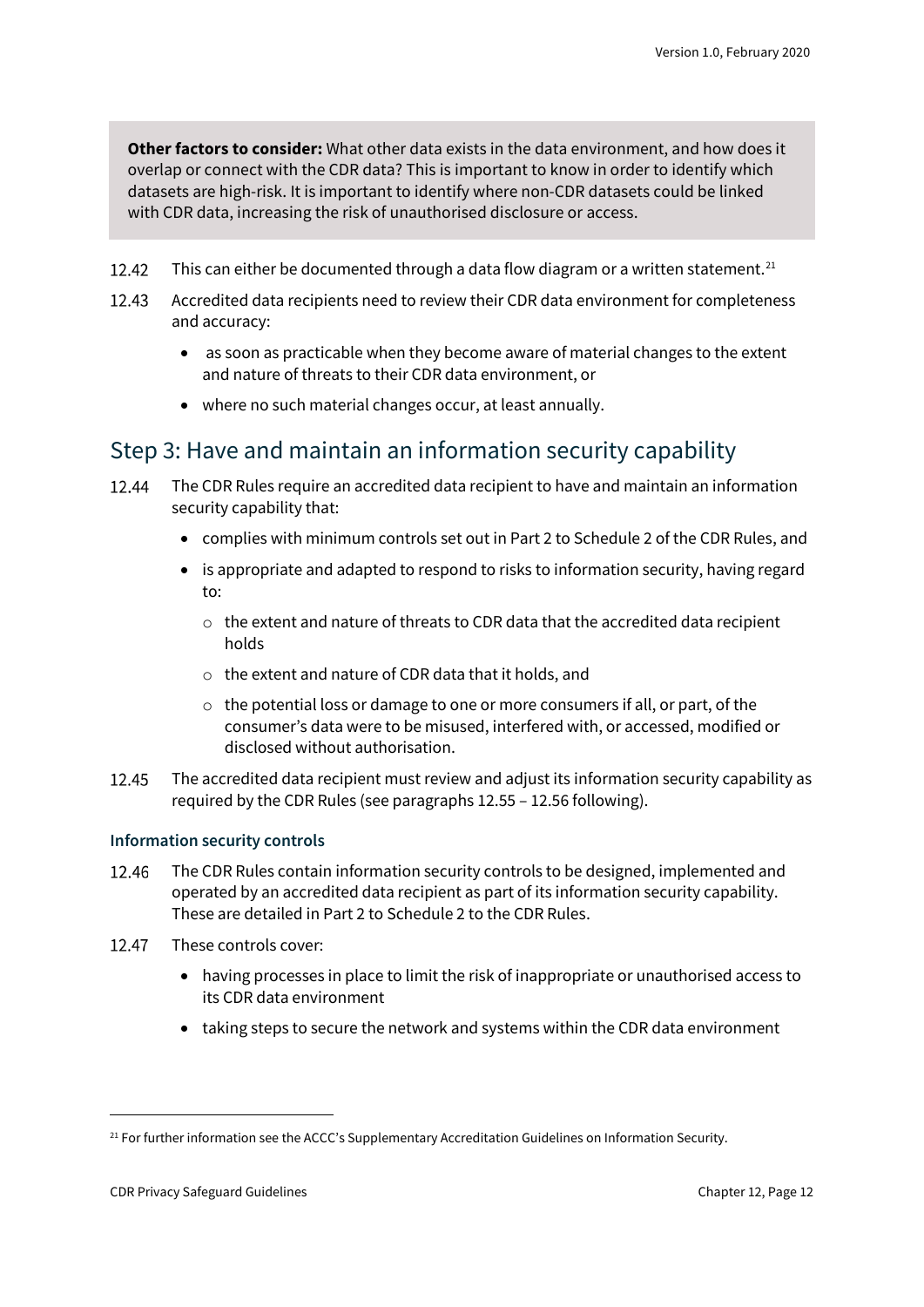- securely managing information assets within the CDR data environment over their lifecycle
- implementing a formal vulnerability management program to identify, track and remediate vulnerabilities within the CDR data environment in a timely manner
- taking steps to limit, prevent, detect and remove malware in the CDR data environment, and
- implementing a formal information security training and awareness program for all personnel interacting with CDR data.
- 12.48 Compliance with Privacy Safeguard 12 requires the implementation of these controls across the CDR environment.
- 12.49 The information security controls in Part 2, Schedule 2 of the CDR Rules are the *minimum controls* required for an applicant to become accredited and for an accredited data recipient to ensure ongoing compliance with Privacy Safeguard 12. An accredited data recipient may choose to implement stronger protections.
- 12.50 Further information regarding the minimum information security controls is contained in the ACCC's Supplementary Accreditation Guidelines on Information Security.

#### **Additional security controls required to respond to risks to information security**

- 12.51 In addition to the information security controls set out in Part 2 Schedule 2 of the CDR Rules, an accredited data recipient must also have and maintain an information security capability that is appropriate and adapted to respond to risks to information security, having regard to:
	- the extent and nature of threats to CDR data that it holds, and
	- the extent and nature of CDR data that it holds, and the potential loss or damage to one or more consumers if all or part of the consumer's data were to be misused, interfered with, or accessed, modified or disclosed without authorisation.
- 12.52 Accredited data recipients familiar with the Privacy Act may recognise that this is a similar process to determining what constitutes 'reasonable steps' to meet obligations under APP 1.2 and APP 11.

#### **Outsourced service provider information security capability**

- 12.53 Where an accredited data recipient uses an outsourced service provider to provide goods or services to a consumer, the accredited data recipient must ensure their contract with the outsourced service provider requires them to take the steps outlined in Schedule 2 as if the outsourced service provider were an accredited data recipient.<sup>[22](#page-12-0)</sup>
- 12.54 To comply with this requirement, accredited data recipients may consider the following when engaging an outsourced provider:
	- assessing whether the information security capabilities of the outsourced service provider, having regard to the nature of the goods or services provided in relation to

<span id="page-12-0"></span><sup>22</sup> CDR Rule 1.10(2)(b)(i).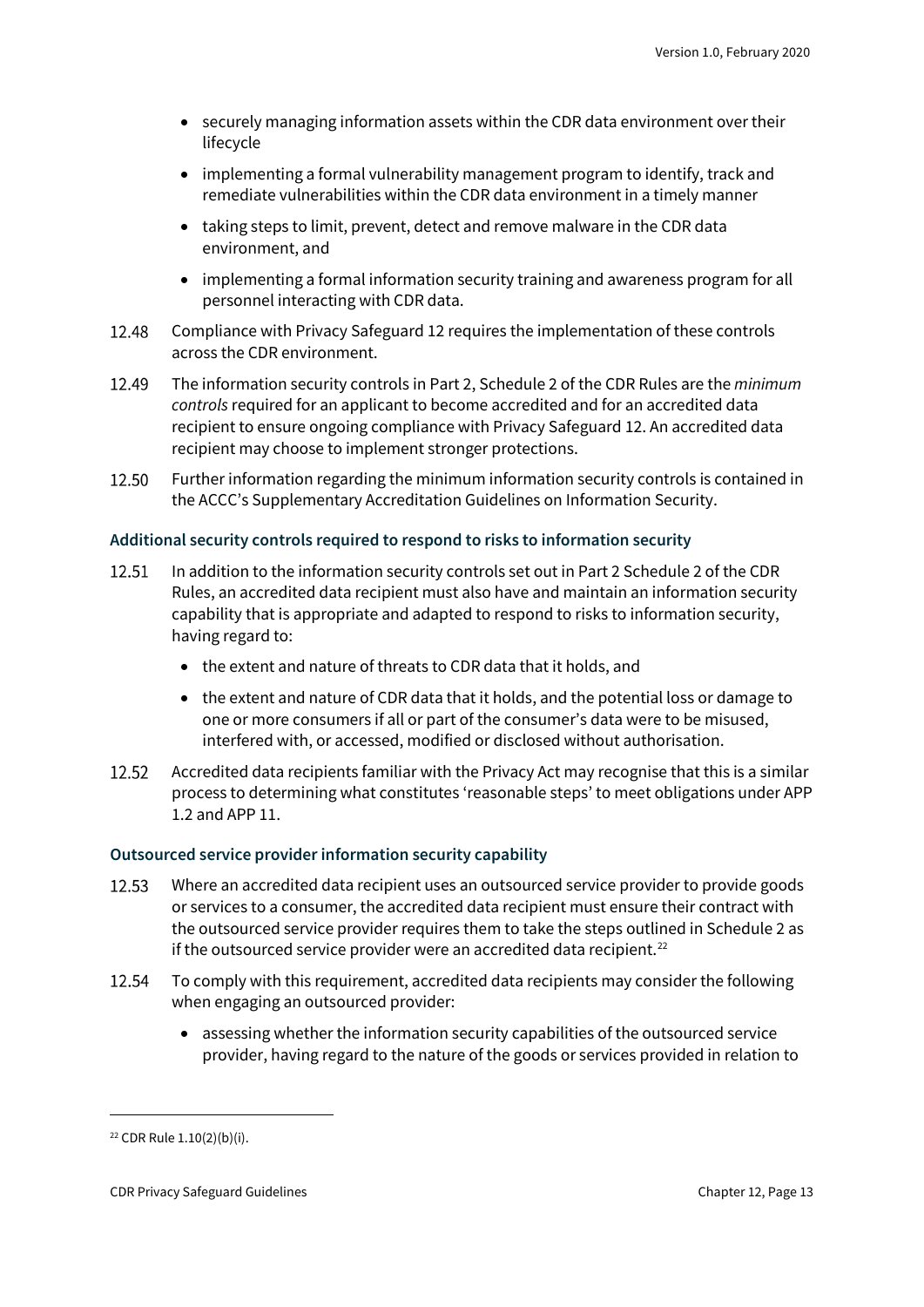CDR data, comply with the information security capabilities set out in Part 1 of the CDR Rules and the security controls set out in Part 2 of the CDR Rules

- requesting and reviewing information from the outsourced service provider such as vulnerability and penetration testing reports, internal audit reports, and other information security assessments and questionnaires, and
- including contractual provisions regarding security capability reflecting the definition of a CDR outsourcing arrangement in the CDR Rules.<sup>[23](#page-13-0)</sup>

#### **Reviewing security capability**

- Under the CDR Rules, an accredited data recipient must review and adjust its information 12.55 security capability:
	- in response to material changes to both the nature and extent of threats and its CDR data environment, or
	- $\bullet$  where no such material changes occur, at least annually.<sup>[24](#page-13-1)</sup>
- 12.56 Where changes in the operations of the accredited data recipient could lead to changes in its risk posture (for example, development of new applications, migration to new infrastructure), the accredited data recipient should review its information security capability to ensure it remains fit for purpose in managing information security risks.

#### Step 4: implement a formal controls assessment program

#### **Assessing the effectiveness of controls**

- 12.57 An accredited data recipient must establish and implement a testing program to review and assess the effectiveness of its information security capability.
- This testing program must be appropriate and adapted to respond to risks to information 12.58 security, having regard to:
	- the extent and nature of threats to CDR data that it holds
	- the extent and nature of CDR data that it holds, and
	- the potential loss or damage to one or more consumers if all or part of the consumer's data were to be misused, interfered with or lost, or accessed, modified or disclosed without authorisation.<sup>[25](#page-13-2)</sup>
- 12.59 The extent and frequency of this testing must be commensurate with:
	- the rate at which vulnerabilities and threats change
	- material changes to the accredited data recipient's CDR data environment, and
	- the likelihood of failure of controls having regard to the results of previous testing.<sup>[26](#page-13-3)</sup>

<span id="page-13-0"></span><sup>&</sup>lt;sup>23</sup> CDR Rule 1.10(2).

<span id="page-13-1"></span><sup>&</sup>lt;sup>24</sup> Clause 1.5(2) of Schedule 2 to the CDR Rules.

<span id="page-13-2"></span><sup>&</sup>lt;sup>25</sup> Clause 1.6(1)(a) of Schedule 2 to the CDR Rules.

<span id="page-13-3"></span><sup>&</sup>lt;sup>26</sup> Clause 1.6(1)(b) of Schedule 2 to the CDR Rules.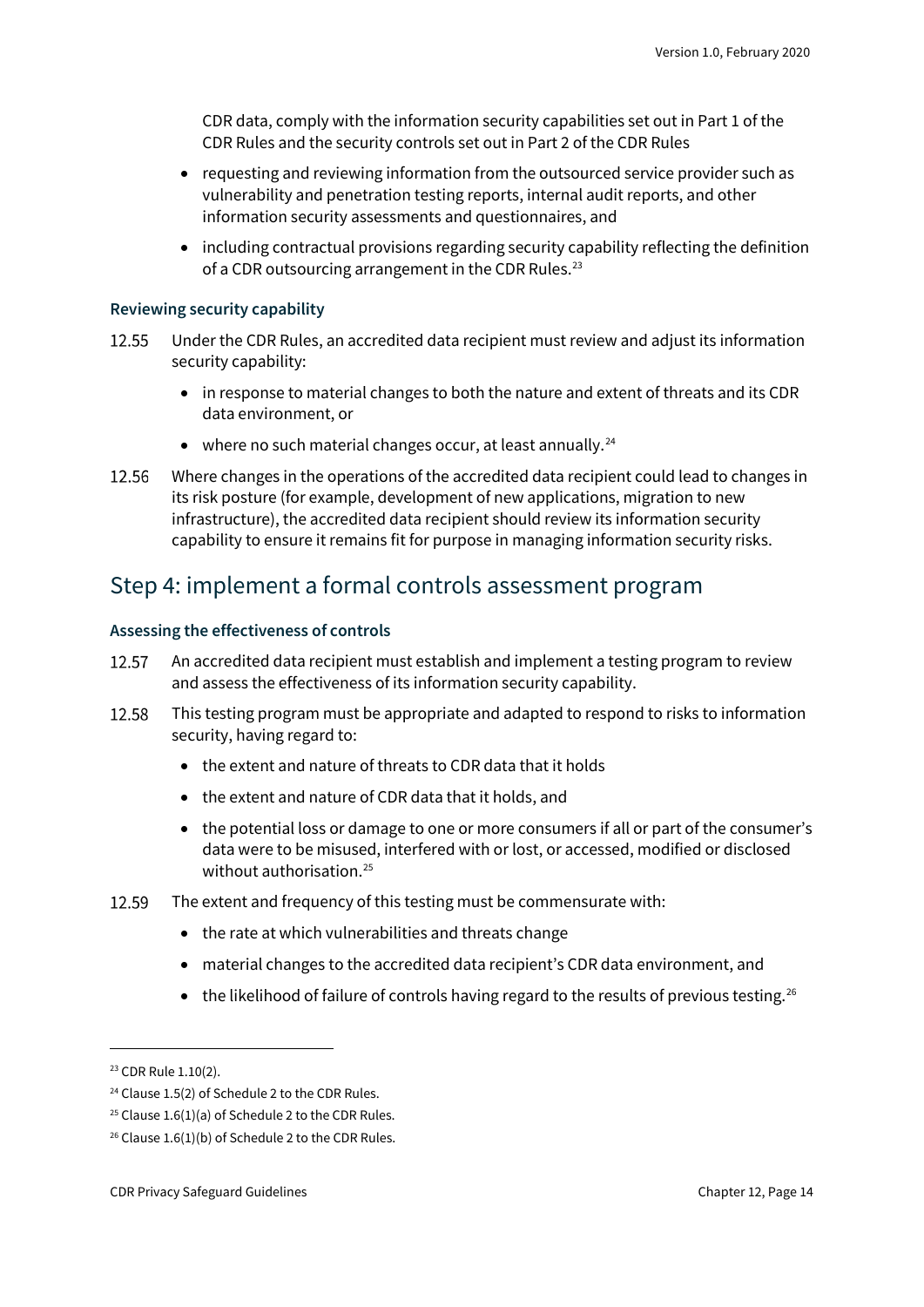- In order to maintain accreditation under the CDR framework, an accredited person must 12.60 also provide regular attestation statements and assurance reports to the Data Recipient Accreditor.[27](#page-14-0) More information can be found in the ACCC's Supplementary Accreditation Guidelines on Information Security.
- 12.61 The accredited data recipient must monitor and evaluate the design, implementation and operating effectiveness of security controls relating to the management of CDR data and have regard to its CDR regime obligations and the control requirements in Part 2 of Schedule 2 to the CDR Rules.<sup>[28](#page-14-1)</sup>
- 12.62 The accredited data recipient must escalate and report the results of any testing that identifies design, implementation or operational deficiencies in information security controls relevant to its CDR data environment to senior management.<sup>[29](#page-14-2)</sup>
- 12.63 The accredited data recipient must ensure that testing is conducted by appropriately skilled persons who are independent from the performance of controls over the CDR data environment.[30](#page-14-3)
- 12.64 The accredited data recipient must review the sufficiency of its testing program:
	- a. when there is a material change to the nature and extent of threats to its CDR data environment or to its CDR data environment, as soon as practicable, or
	- b. where no such material changes occur, at least annually.<sup>[31](#page-14-4)</sup>

#### Step 5: Manage and report security incidents

- 12.65 An accredited data recipient must have procedures and practices in place to detect, record, and respond to information security incidents as soon as practicable.<sup>32</sup> More detail about maintaining these practices can be found in ACCC's Supplementary Accreditation Guidelines on Information Security.
- 12.66 The accredited data recipient must create and maintain plans to respond to information security incidents that could plausibly occur. These are known as CDR data security response plans.<sup>[33](#page-14-6)</sup>
- 12.67 The accredited data recipient's CDR data security response plans must include procedures for:
	- a. managing all relevant stages of an incident, from detection to post-incident review
	- b. notifying CDR data security breaches to the Information Commissioner and to consumers as required under Part IIIC of the Privacy Act,<sup>[34](#page-14-7)</sup> and

<span id="page-14-0"></span> $27$  Clause 2.1(2) of Schedule 1 to the CDR Rules.

<span id="page-14-1"></span><sup>28</sup> Clause 1.6(2) of Schedule 2 to the CDR Rules.

<span id="page-14-2"></span><sup>29</sup> Clause 1.6(3) of Schedule 2 to the CDR Rules.

<span id="page-14-3"></span><sup>&</sup>lt;sup>30</sup> Clause 1.6(4) of Schedule 2 to the CDR Rules.

<span id="page-14-4"></span><sup>&</sup>lt;sup>31</sup> Clause 1.6(4) of Schedule 2 to the CDR Rules.

<span id="page-14-5"></span><sup>&</sup>lt;sup>32</sup> Clause 1.7(1) of Schedule 2 to the CDR Rules.

<span id="page-14-6"></span><sup>&</sup>lt;sup>33</sup> Clause 1.7(2) of Schedule 2 to the CDR Rules.

<span id="page-14-7"></span><sup>&</sup>lt;sup>34</sup> See the 'Notifiable Data Breach (NDB) scheme' section further below in this Chapter.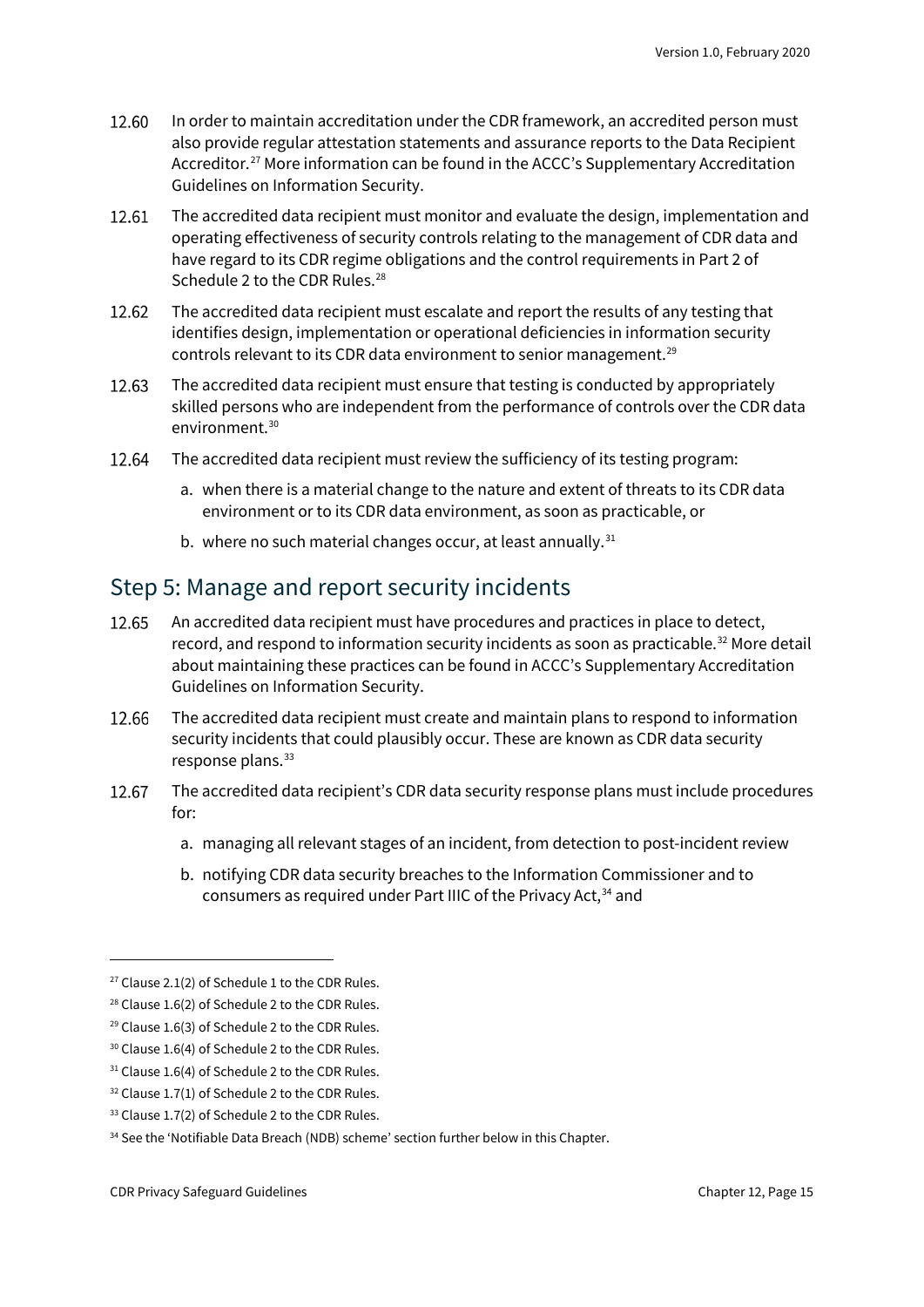- c. notifying information security incidents to the Australian Cyber Security Centre as soon as practicable and no later than 30 days after the accredited data recipient becomes aware of the security incident.<sup>[35](#page-15-1)</sup>
- 12.68 The accredited data recipient must review and test its CDR data security response plans to ensure they remain resilient, effective and consistent with its obligations in relation to CDR data security breaches.
	- Where there is a material change to the nature and extent of threats to the accredited data recipient's CDR data environment or to the boundaries of the accredited data recipient's CDR data environment, this review and test must be undertaken as soon as practicable.
	- Where no such material changes occur, this review and test must be undertaken at least annually. [36](#page-15-2)

### <span id="page-15-0"></span>**Notifiable Data Breach (NDB) scheme**

- 12.69 The Notifiable Data Breaches (NDB) provisions in Part IIIC of the Privacy Act apply to accredited data recipients as if personal information was 'CDR data'. [37](#page-15-3)
- 12.70 Under the NDB scheme, accredited data recipients are required to notify affected consumers and the Information Commissioner in the event of an 'eligible data breach' under the NDB scheme.[38](#page-15-4)
- 12.71 A data breach is eligible if it is likely to result in serious harm to any of the consumers to whom the information relates. Entities must conduct a prompt and reasonable assessment if they suspect that they may have experienced an eligible data breach.
- 12.72 For more information, see the OAIC'[s Notifiable Data Breaches scheme webpage.](https://www.oaic.gov.au/privacy/notifiable-data-breaches/)

The OAIC has developed th[e Data breach preparation and response guide —](https://www.oaic.gov.au/privacy/guidance-and-advice/data-breach-preparation-and-response/) A guide to [managing data breaches in accordance with the Privacy Act](https://www.oaic.gov.au/privacy/guidance-and-advice/data-breach-preparation-and-response/) to support the development and implementation of an effective data breach response, including developing a data breach response plan. The principles and concepts from this guide are useful and applicable to CDR data security breaches.<sup>[39](#page-15-5)</sup>

<span id="page-15-1"></span><sup>&</sup>lt;sup>35</sup> Clause 1.7(3) of Schedule 2 to the CDR Rules.

<span id="page-15-2"></span><sup>&</sup>lt;sup>36</sup> Clause 1.7(4) of Schedule 2 to the CDR Rules.

<span id="page-15-3"></span><sup>&</sup>lt;sup>37</sup> Section 56ES of the Competition and Consumer Act.

<span id="page-15-4"></span><sup>38</sup> See Part IIIC, Division 3 of the Privacy Act. See generally the OAIC'[s Notifiable Data Breaches scheme webpage](https://www.oaic.gov.au/privacy/notifiable-data-breaches/) for further information.

<span id="page-15-5"></span><sup>&</sup>lt;sup>39</sup> The notifiable data breaches provisions of the Privacy Act apply in the CDR regime as if personal information was 'CDR data' (see section 56ES of the Competition and Consumer Act).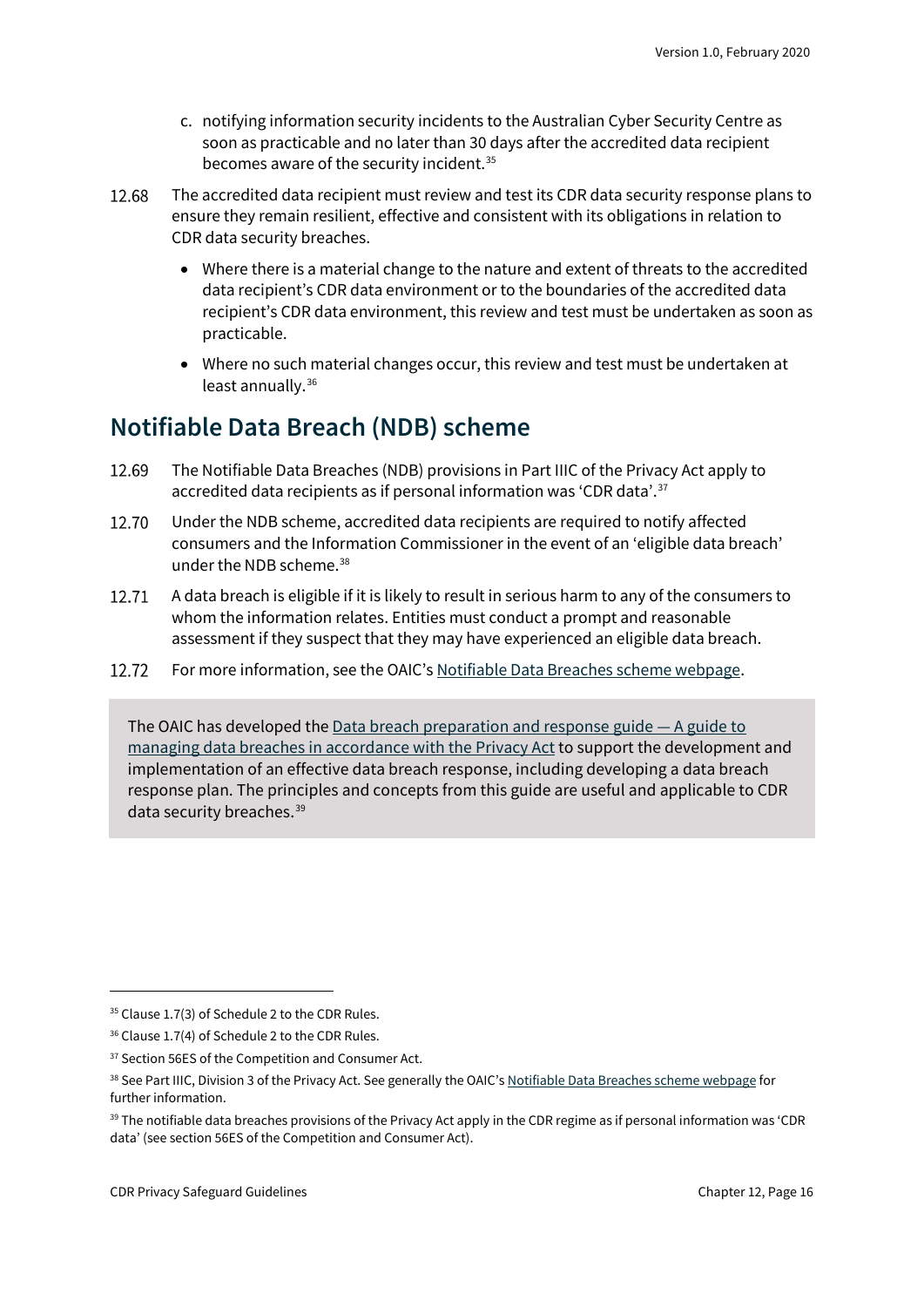## <span id="page-16-0"></span>**PART B: Treatment of redundant data (destruction and de-identification)**

### <span id="page-16-1"></span>**Overview of the process for treating redundant data**

- 12.73 An accredited data recipient must destroy or de-identify CDR data that has become 'redundant' unless an exception applies. [40](#page-16-2) Information regarding when CDR data becomes 'redundant', as well as the exceptions to the requirement to destroy or de-identify redundant data, are discussed below at 'What is 'redundant data'?' and outlined in the flow chart beneath paragraph 12.76.
- 12.74 Once CDR data is redundant, the steps an entity must take to determine whether to destroy or de-identify the CDR data are set out in the CDR Rules and explained under the heading 'Deciding how to deal with redundant data' below. What an accredited data recipient told the consumer during the consent phase (about how they treat redundant data) and whether the consumer has made an election to delete will be relevant to this decision, as demonstrated by the flow chart below at paragraph 12.83.
- 12.75 Once the accredited data recipient has determined whether to destroy or de-identify (and provided a consumer has not made an election to delete), it must follow the specific destruction and de-identification processes set out in the CDR Rules and outlined under the headings 'Steps to destroy redundant data' and 'Steps to de-identify redundant data' below.
- 12.76 Where the de-identification process does not apply or cannot result in de-identified information in accordance with the CDR Rules, the destruction process must be followed as outlined under the heading 'Steps to destroy redundant data' below.

<span id="page-16-2"></span><sup>40</sup> See Section 56EO(2)(a) of the Competition and Consumer Act.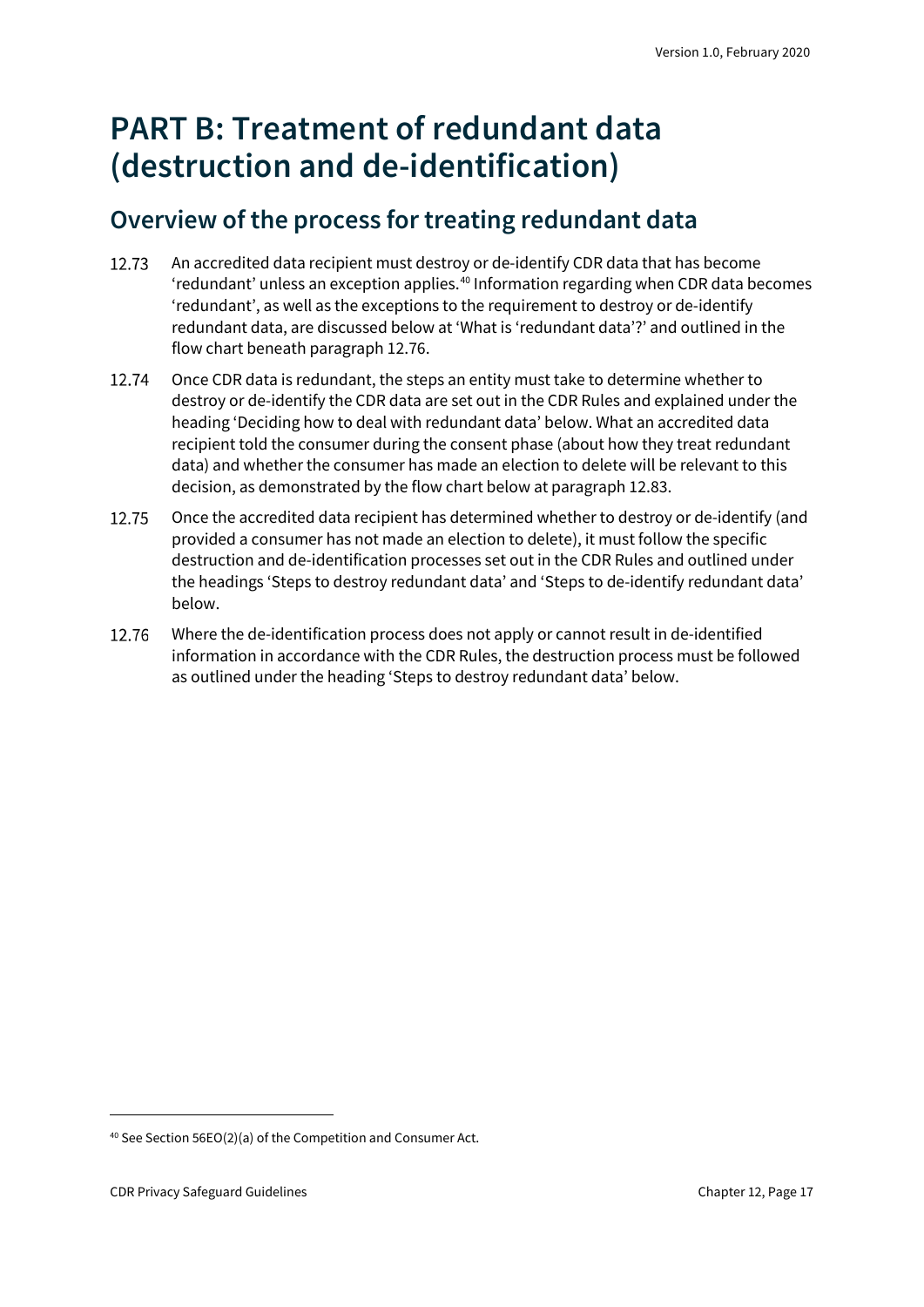### Redundant data in the CDR regime

#### Whether CDR data is redundant

Do you need the CDR data for:

a purpose permitted under the CDR Rules  $\bullet$ 

or

a purpose for which you can use or disclose under the privacy safeguards?  $\bullet$ 

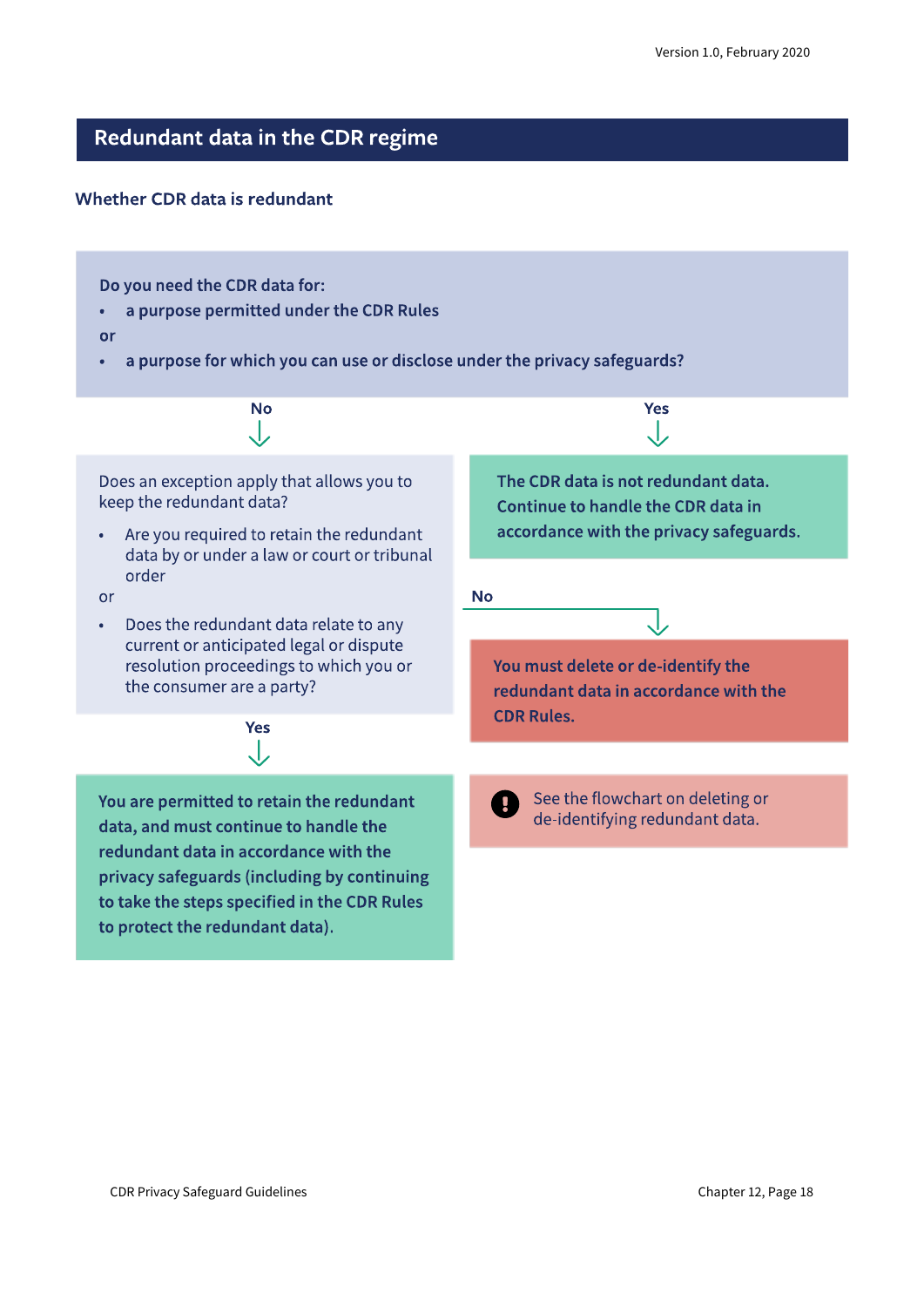### <span id="page-18-0"></span>**What is 'redundant data'?**

- 12.77 'Redundant data' is CDR data that an accredited data recipient or designated gateway no longer needs for a purpose permitted under the CDR Rules, or for any purpose for which it is allowed to be used or disclosed under the privacy safeguards.<sup>[41](#page-18-1)</sup>
- 12.78 While the expiry of a consent will automatically cause CDR data to become redundant, there are other situations where CDR data will become redundant. For example, when an accredited data recipient's accreditation is revoked or surrendered.<sup>[42](#page-18-2)</sup>
- 12.79 The terms 'purpose' (in the context of redundant data) and 'required by or under an Australian law or court/tribunal order' are discussed in more detail in Chapter B (Key concepts).
- 12.80 Privacy Safeguard 12 requires an accredited data recipient or designated gateway to take the steps in the CDR Rules to destroy or de-identify redundant data unless:<sup>[43](#page-18-3)</sup>
	- the entity is not required to retain the data by or under an Australian law or a court/tribunal order, or
	- the data does not relate to any current or anticipated legal proceedings or dispute resolution proceedings to which the entity or the consumer is a party.<sup>[44](#page-18-4)</sup>
- An accredited data recipient may request that the consumer state whether a legal or 12.81 dispute resolution proceeding to which the consumer is a party is current or anticipated, and may rely on such a statement made by the consumer.<sup>[45](#page-18-5)</sup>
- 12.82 A legal or dispute resolution proceeding is 'anticipated' if there is a real prospect of proceedings being commenced, as distinct from a mere possibility. A dispute resolution proceeding includes those undertaken through external dispute resolution schemes.
- 12.83 Within a dataset, some of the data may become redundant while other data does not. For instance, where a consumer has a number of banking accounts with a data holder, and data associated with one of those accounts is no longer needed by the accredited data recipient to provide the consumer with the requested services, that account data will become redundant data.

**Risk point**: Where an exception applies, entities risk keeping redundant data longer than they need to.

**Privacy tip**: Where, for example, laws prevent de-identification or destruction of redundant data, the entity should adopt other measures to limit privacy risks such as archiving and limiting access to those CDR data holdings. Entities should also clearly specify the law that authorises or requires the retention, how long the authorisation lasts, and the degree of information needed.

<span id="page-18-1"></span><sup>41</sup> See section 56EO(2)(a) of the Competition and Consumer Act.

<span id="page-18-2"></span><sup>42</sup> CDR Rule 5.23(4).

<span id="page-18-3"></span><sup>43</sup> See section 56EO(2) of the Competition and Consumer Act.

<span id="page-18-4"></span><sup>44</sup> See section 56BAA of the Competition and Consumer Act and CDR Rule 1.17A.

<span id="page-18-5"></span><sup>45</sup> CDR Rules 1.17(A)(2) – (3).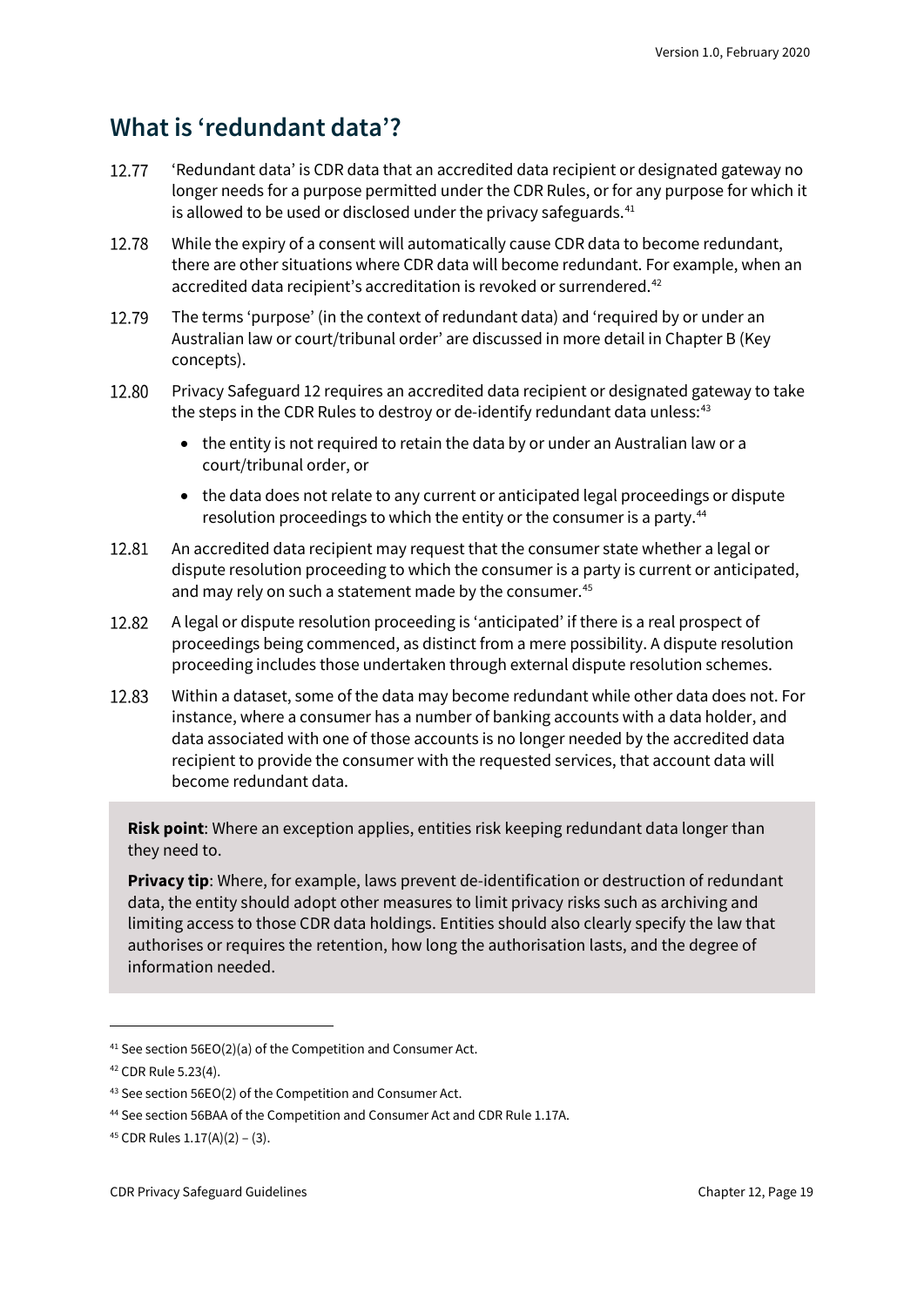### <span id="page-19-0"></span>**Deciding how to deal with redundant data**

#### Deleting or de-identifying redundant data

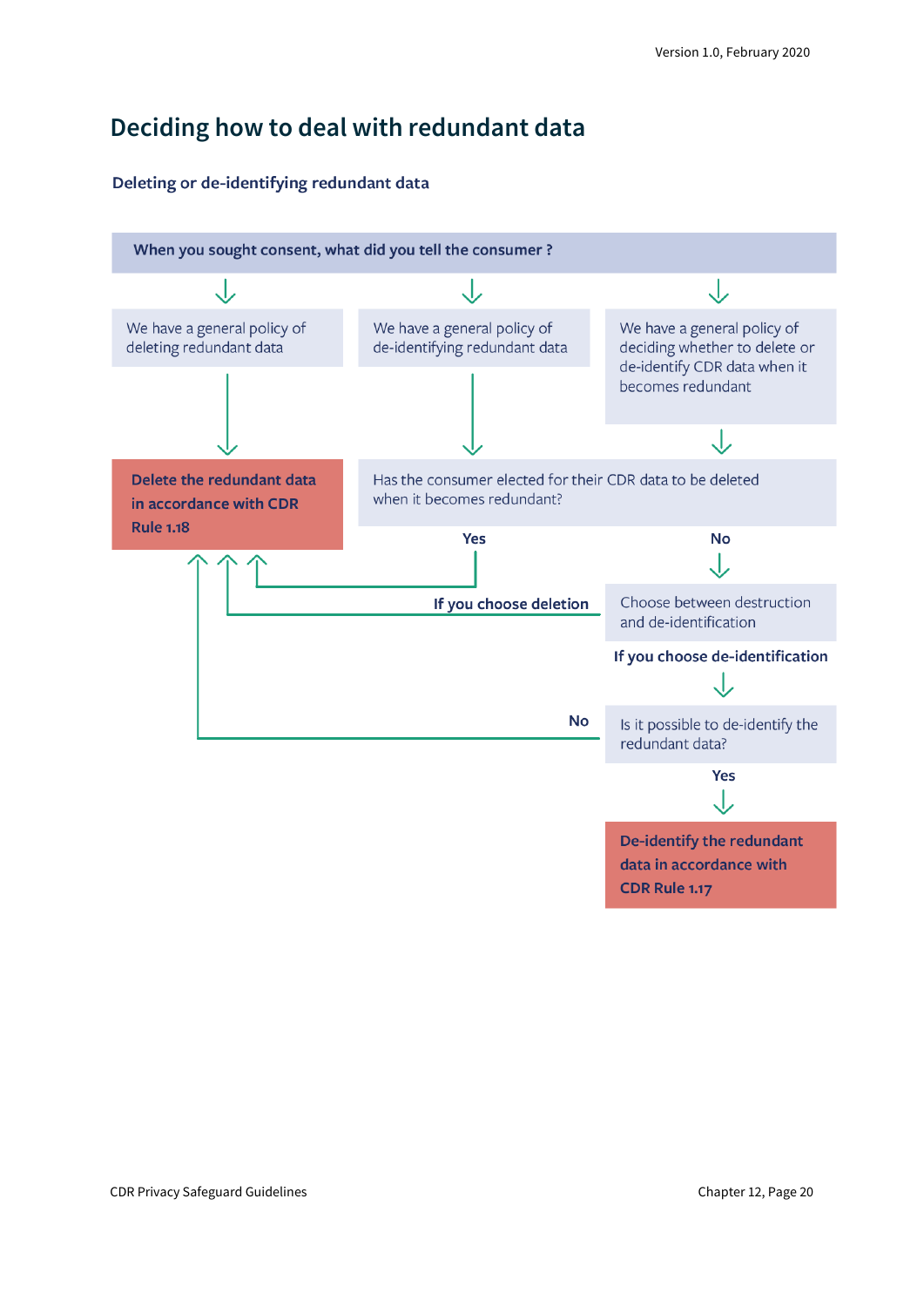### Step 1: Notification to consumer of matters relating to redundant data

#### **General policy for dealing with redundant data**

- 12.84 When seeking consent from a consumer to collect and use their CDR data,<sup>[46](#page-20-0)</sup> an accredited person must advise the consumer whether they have a general policy of:
	- deleting the redundant data
	- de-identifying the redundant data, or
	- deciding whether to delete or de-identify the CDR data at the time it becomes redundant data.[47](#page-20-1)

#### **The consumer's right to elect for their redundant data to be deleted**

- If an accredited person's general policy is either de-identification or deciding between 12.85 deletion and de-identification when the CDR data becomes redundant, then the accredited data recipient must allow the consumer to elect for their redundant data to be deleted.
- 12.86 A consumer can elect at any time for their data to be deleted when redundant. The deletion request applies to CDR data and any data derived from it (to the extent that the relevant consumer is identifiable or reasonably identifiable from the derived data). <sup>[48](#page-20-2)</sup>
- See Chapter B (Key Concepts) for further guidance about the meaning of 'derived data'. 12.87

### Step 2: Consider whether the redundant data must be destroyed

- 12.88 In many cases, an accredited data recipient will not have the option to de-identify under the CDR Rules, and the CDR data must be destroyed.
- 12.89 An accredited data recipient must consider whether an exception to the requirement to destroy redundant data set out above at 'What is 'redundant data'?' applies to the redundant data. If an exception applies, the accredited data recipient must retain the CDR data while the exception applies.<sup>[49](#page-20-3)</sup>
- 12.90 The CDR Rules require redundant data to be destroyed where:
	- the consumer has elected for their redundant data to be deleted,
	- if no election has been made, the accredited data recipient advised the consumer at the time of seeking consent that it had a general policy of deleting redundant data. Where an accredited data recipient advised the consumer of a general policy of destruction, the accredited data recipient **must destroy the redundant data**, even if their general policy has since changed, or
	- it is not possible to de-identify the CDR data to the required extent (see Step 5).

<span id="page-20-0"></span><sup>46</sup> CDR Rule 4.11(3).

<span id="page-20-1"></span><sup>47</sup> CDR Rule 4.17(1).

<span id="page-20-2"></span><sup>48</sup> CDR Rule 4.16. See also 'reasonably identifiable' i[n Chapter B \(Key concepts\).](https://www.oaic.gov.au/consumer-data-right/cdr-privacy-safeguard-guidelines/chapter-b-key-concepts)

<span id="page-20-3"></span><sup>49</sup> CDR Rule 1.17A(2).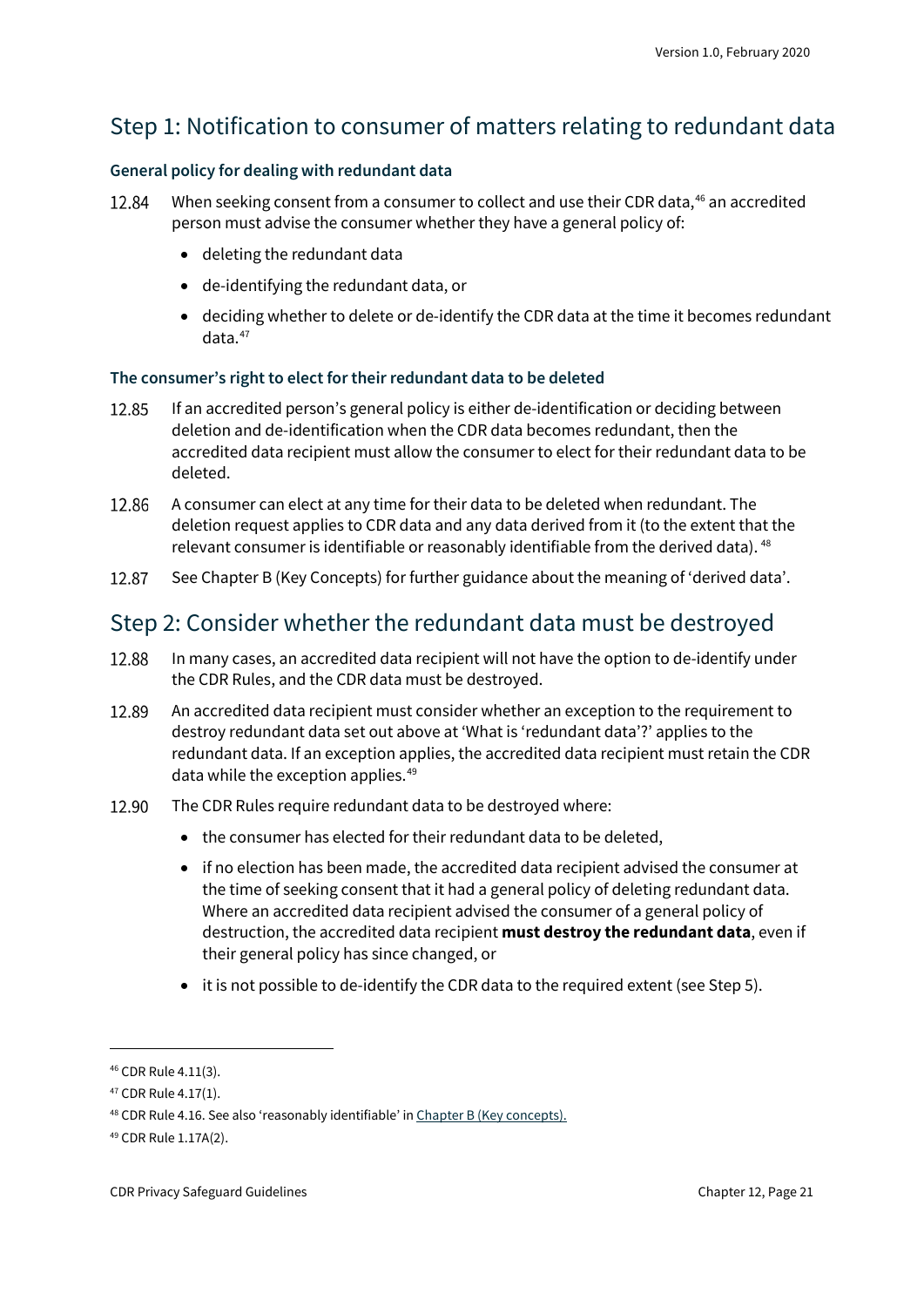### Step 3: If destruction isn't required, choose between destruction and de-identification

12.91 If there is 'no election to delete' in place, and the entity did not advise the consumer that it has a general approach of deleting redundant data, then the entity **can decide between destroying or de-identifying the CDR data** using the steps and processes contained in the CDR Rules and outlined below.

### Step 4: Destroying redundant data

12.92 If the accredited data recipient chooses under Step 3 to destroy the redundant data, then they must proceed to destroy the data in accordance with the 'CDR data deletion process' set out in the CDR Rules.<sup>[50](#page-21-0)</sup> This process is explained further below under the heading 'Steps to destroy redundant data'.

### Step 5: De-identifying redundant data

#### **Consider whether it is possible to de-identify the CDR data**

- Once an accredited data recipient has determined the de-identification process could 12.93 apply, and the accredited data recipient is interested in pursuing this option, it must consider whether the CDR de-identification process will ensure that the data is deidentified in accordance with the CDR Rules.
- 12.94 In making this decision, an accredited data recipient must consider:
	- OAIC and Data61's De-Identification Decision-Making Framework
	- the techniques that are available for de-identification of data
	- the extent to which it would be technically possible for **any person** to be re-identified, or be reasonably identifiable, after de-identification in accordance with such techniques, and
	- the likelihood of any person becoming identifiable, or reasonably identifiable from the data after de-identification.<sup>[51](#page-21-1)</sup>
- 12.95 Based on the above considerations, the accredited data recipient must determine whether it would be possible to de-identify the relevant data so that no person would any longer be identifiable, or reasonably identifiable, from:
	- the relevant data after the proposed de-identification, and
	- other information that would be held, following the proposed de-identification, by any person (the 'required extent').
- 12.96 The accredited data recipient must take into account the possibility of re-identification by using other information that may be held by **any person.** That is, whether the CDR data would be suitable for an open release environment (regardless of whether data is in fact

<span id="page-21-0"></span><sup>50</sup> CDR Rule 1.18

<span id="page-21-1"></span><sup>51</sup> CDR Rule 1.17(1).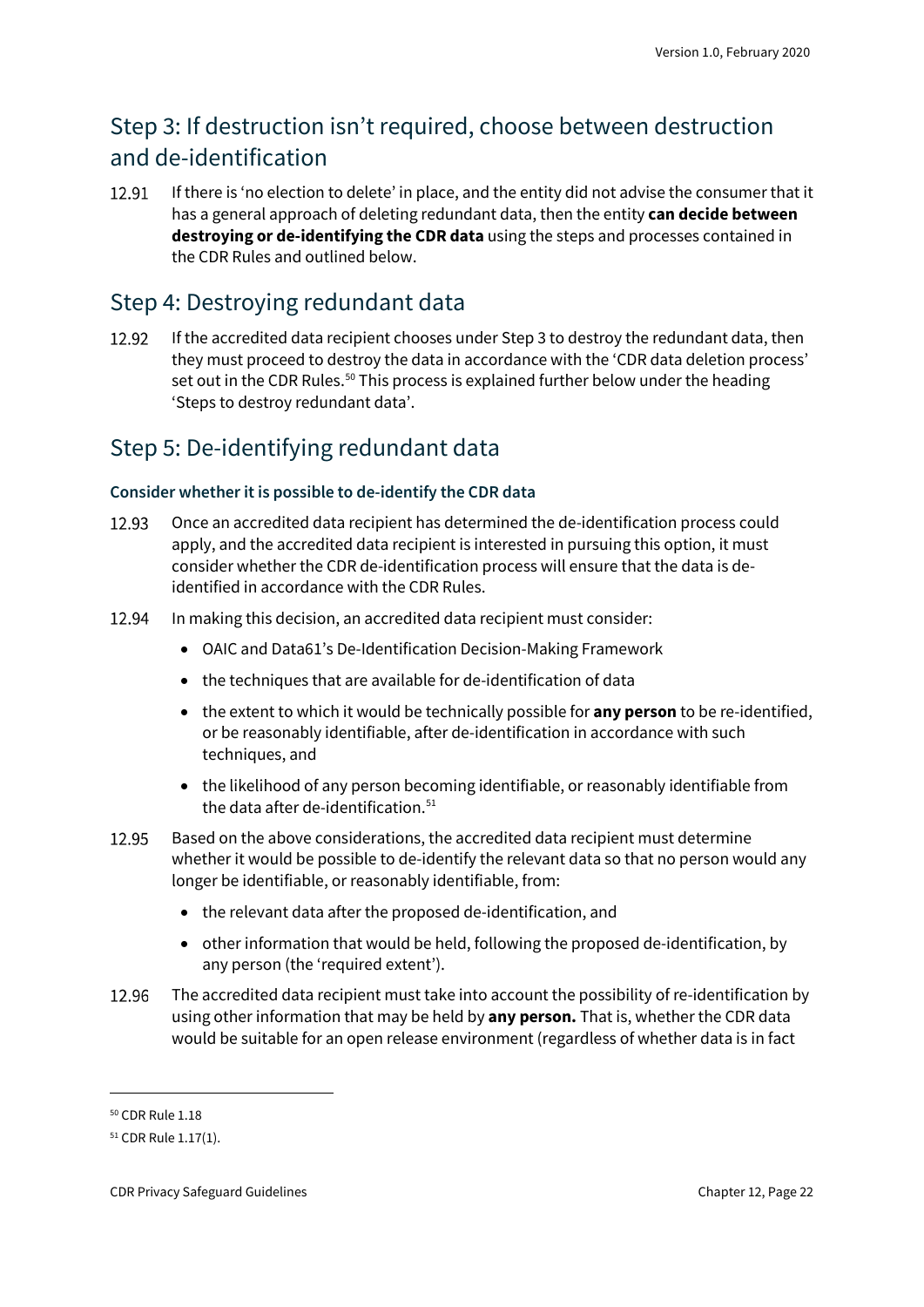released into an open environment, or what controls and safeguards apply to the data access environment).<sup>[52](#page-22-1)</sup>

- 12.97 This is equivalent to using the De-Identification Decision-Making Framework to determine de-identification practices for open release. That is, accredited data recipients must use the De-Identification Decision-Making Framework as they would when intending to openly release de-identified information.
- 12.98 De-identification will be possible only where CDR data has been through an extremely robust de-identification process that ensures, with a very high degree of confidence, that no consumers are reasonably identifiable.
- 12.99 Accredited data recipients should be aware that there is significant complexity and risk involved with attempting to de-identify unit record data derived from CDR data to the 'required extent' as defined in the CDR Rules.

#### **De-identifying redundant data (if de-identification is possible)**

12.100 If, having taken the steps outlined in this section, the accredited data recipient determines that it is possible to de-identify the redundant data to the required extent<sup>[53](#page-22-2)</sup>, they can then proceed to de-identify the data in accordance with the 'CDR data de-identification process' set out in the CDR Rules.<sup>54</sup> This process is explained further below under 'Steps to de-identify redundant data'.

#### **Destroying redundant data (if de-identification is not possible)**

12.101 If, having taken the steps outlined above, the accredited data recipient determines it is not possible to de-identify the data to the required extent, the accredited data recipient must delete the CDR data and any derived data in accordance with the CDR data deletion process set out in the CDR Rules, and explained below under 'Steps to destroy redundant data'.[55](#page-22-4)

#### <span id="page-22-0"></span>**Steps to destroy redundant data**

- 12.102 The CDR Rules provide that the CDR data deletion process is to be applied for the purposes of destroying redundant data under Privacy Safeguard 12. [56](#page-22-5) The CDR data deletion process is set out in CDR Rule 1.18.
- 12.103 This process applies:
	- to the deletion of CDR data in response to a consumer's election,
	- where the entity otherwise chooses to delete the redundant data in order to comply with their Privacy Safeguard 12 obligations, and

<span id="page-22-1"></span><sup>52</sup> CDR Rule 1.17(2)(f).

<span id="page-22-2"></span><sup>53</sup> See paragraphs 12.91 to 12.99.

<span id="page-22-3"></span><sup>54</sup> CDR Rule 1.17.

<span id="page-22-4"></span><sup>55</sup> CDR Rule 1.17(4).

<span id="page-22-5"></span><sup>56</sup> CDR Rule 7.13.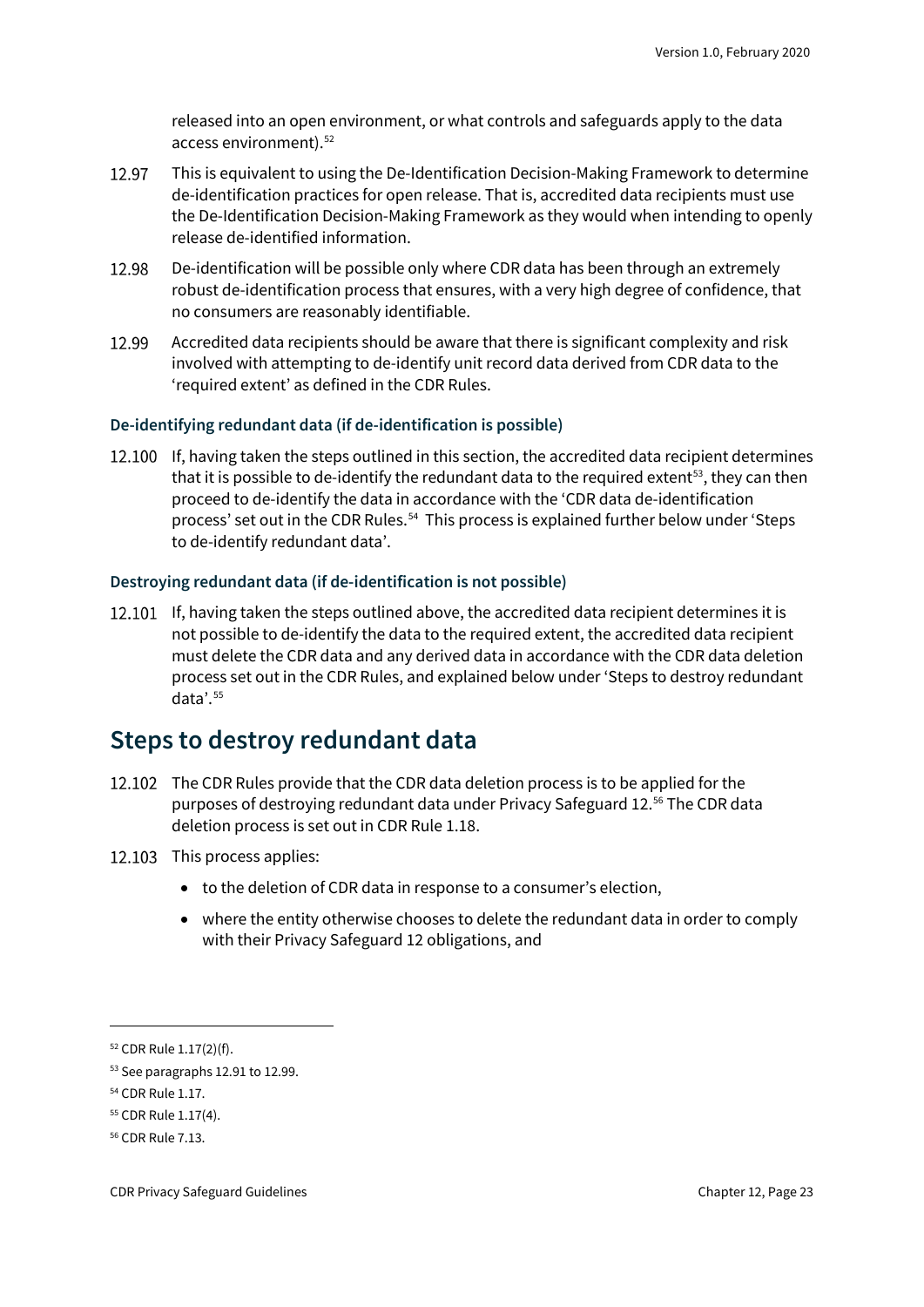• where it is not possible to de-identify the CDR data to the required extent (see Step 5 above).

### Deleting the CDR data 'to the extent reasonably practicable'

- 12.104 The CDR data deletion process requires the accredited data recipient to delete, 'to the extent reasonably practicable', CDR data and any copies of that CDR data.<sup>[57](#page-23-0)</sup>
- 12.105 The meaning of deleting data 'to the extent reasonably practicable' depends on the circumstances, including:
	- **the amount of CDR data** more rigorous steps may be required as the quantity of data increases
	- **the nature of the accredited data recipient**, and of any other entities to whom the CDR data has been disclosed (such as outsourced service providers) — relevant considerations include an accredited data recipient's size, resources and its business model
	- the **possible adverse consequences for a consumer**if their CDR data is not properly deleted — more rigorous steps may be required as the risk of adversity increases
	- the accredited data recipient's **information handling practices** such as how it collects, uses and stores personal information, including whether CDR data handling practices are outsourced to third parties, and
	- the **practicability, including time and cost involved** however an accredited data recipient is not excused from deleting CDR data by reason only that it would be inconvenient, time-consuming or impose some cost to do so. Whether these factors make it unreasonable to take a particular step will depend on whether the burden is excessive in all the circumstances.

### What if CDR data cannot practically be deleted?

- 12.106 The CDR Rules recognise that irretrievable destruction of CDR data such as from a back-up system or a database more generally is not always straightforward, and it may not be possible to achieve this immediately (for example, archived data that could be reinstalled).
- 12.107 For this reason, CDR data can be put 'beyond use', if it is not actually destroyed, provided the accredited data recipient:
	- is not able, and will not attempt, to use or disclose the CDR data
	- cannot give any other entity access to the CDR data
	- surrounds the CDR data with appropriate technical, physical and organisational security, and<sup>[58](#page-23-1)</sup>
	- commits to take reasonable steps to irretrievably destroy the data if, or when, this becomes possible.

<span id="page-23-0"></span><sup>57</sup> CDR Rule 1.18(a).

<span id="page-23-1"></span><sup>&</sup>lt;sup>58</sup> This should go beyond the minimum access controls specified in the CDR Rules.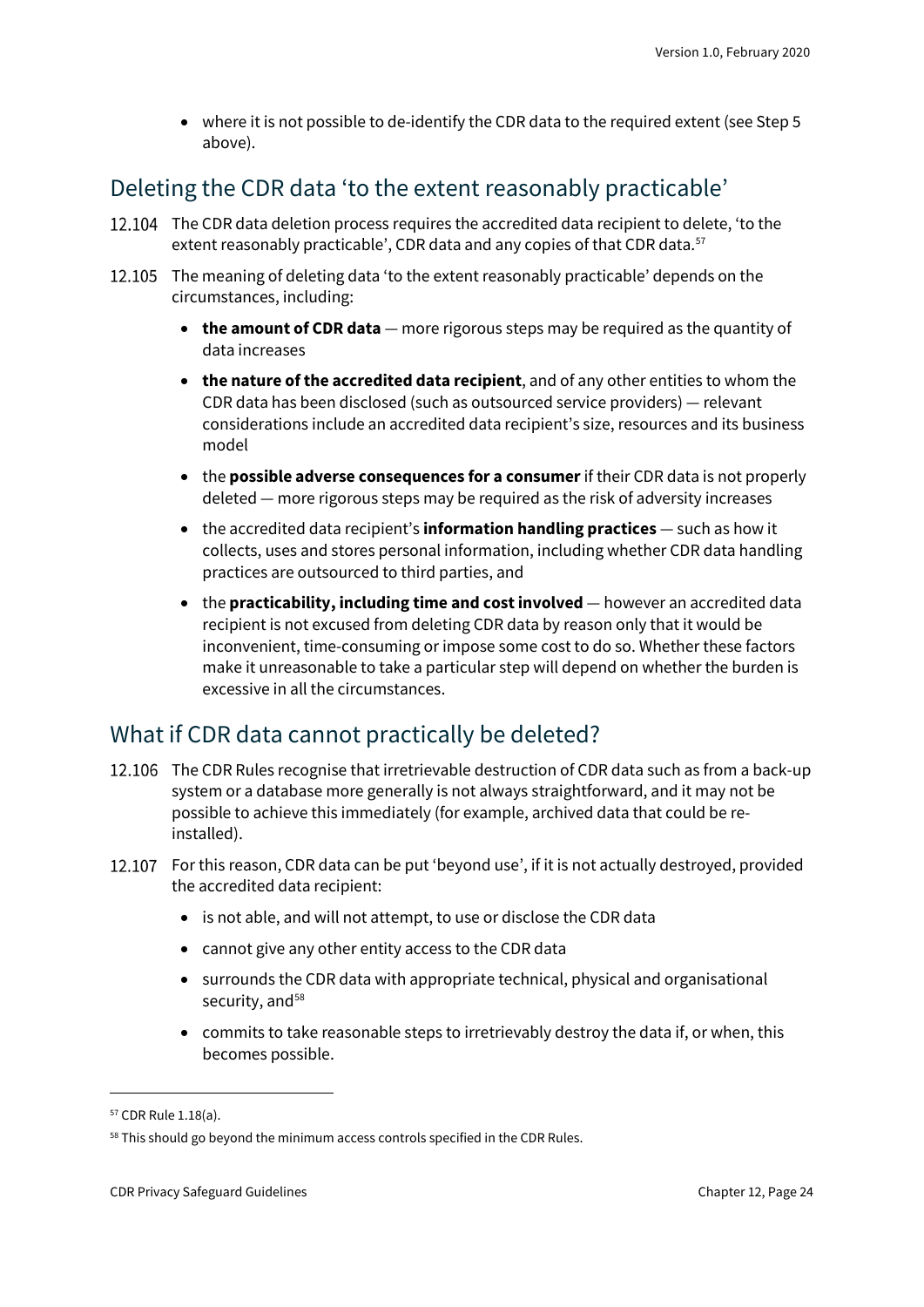12.108 It is important to note that the accredited data recipient must continue to take reasonable steps to work towards a solution to eventually delete the CDR data.

### Make a record to evidence the deletion

- 12.109 The accredited data recipient must also make a record to evidence the deletion.<sup>[59](#page-24-1)</sup>
- 12.110 The accredited data recipient must also direct any other person to which it has disclosed<sup>[60](#page-24-2)</sup> that CDR data to:
	- delete, to the extent reasonably practicable, any copies of that CDR data, or any CDR data directly or indirectly derived from it, that it holds
	- make a record to evidence the steps taken to delete the CDR data, and
	- notify the person who gave the direction to delete.<sup>[61](#page-24-3)</sup>

**Privacy tip:** If a consumer requests deletion of their redundant data but the accredited data recipient determines that it is required to retain the data under a relevant law, court/tribunal order, or because of legal or dispute resolution proceedings, the entity should notify the consumer in writing of the reasons that their request was not complied with.

### <span id="page-24-0"></span>**Steps to de-identify redundant data**

- 12.111 If the accredited data recipient determines that it is possible to de-identify the data to the required extent, it must determine and apply the appropriate de-identification technique (or techniques). [62](#page-24-4)
- 12.112 Specifically, the accredited data recipient must:
	- determine the technique/s appropriate in the circumstances
	- apply that technique/s to de-identify the relevant data to the required extent, and
	- delete, in accordance with the CDR data deletion process, any CDR data that must be deleted to ensure that no person is any longer identifiable or reasonably  $identifiable.<sup>63</sup>$  $identifiable.<sup>63</sup>$  $identifiable.<sup>63</sup>$
- 12.113 As soon as practicable after undertaking the de-identification process, the accredited data recipient must record the process including:

<span id="page-24-1"></span><sup>59</sup> CDR Rule 1.18(b).

<span id="page-24-2"></span><sup>&</sup>lt;sup>60</sup> Currently, an accredited data recipient is only authorised to disclose CDR data to an outsourced service provider or the consumer to which the CDR data relates (CDR Rule 7.5(1)).

<span id="page-24-3"></span> $61$  CDR Rule 1.18(c). Where the accredited data recipient has disclosed the relevant CDR data to an outsourced service provider, CDR Rule 1.18(c)(iii) requires the outsourced service provider to notify the accredited data recipient that the deletion has occurred.

<span id="page-24-4"></span> $62$  CDR Rule 1.17(3). This determination is a point in time assessment, i.e. with the technology available at that time rather than technology that may become available (such as quantum computing, for instance) in the future.

<span id="page-24-5"></span><sup>63</sup> CDR Rule 1.17(3).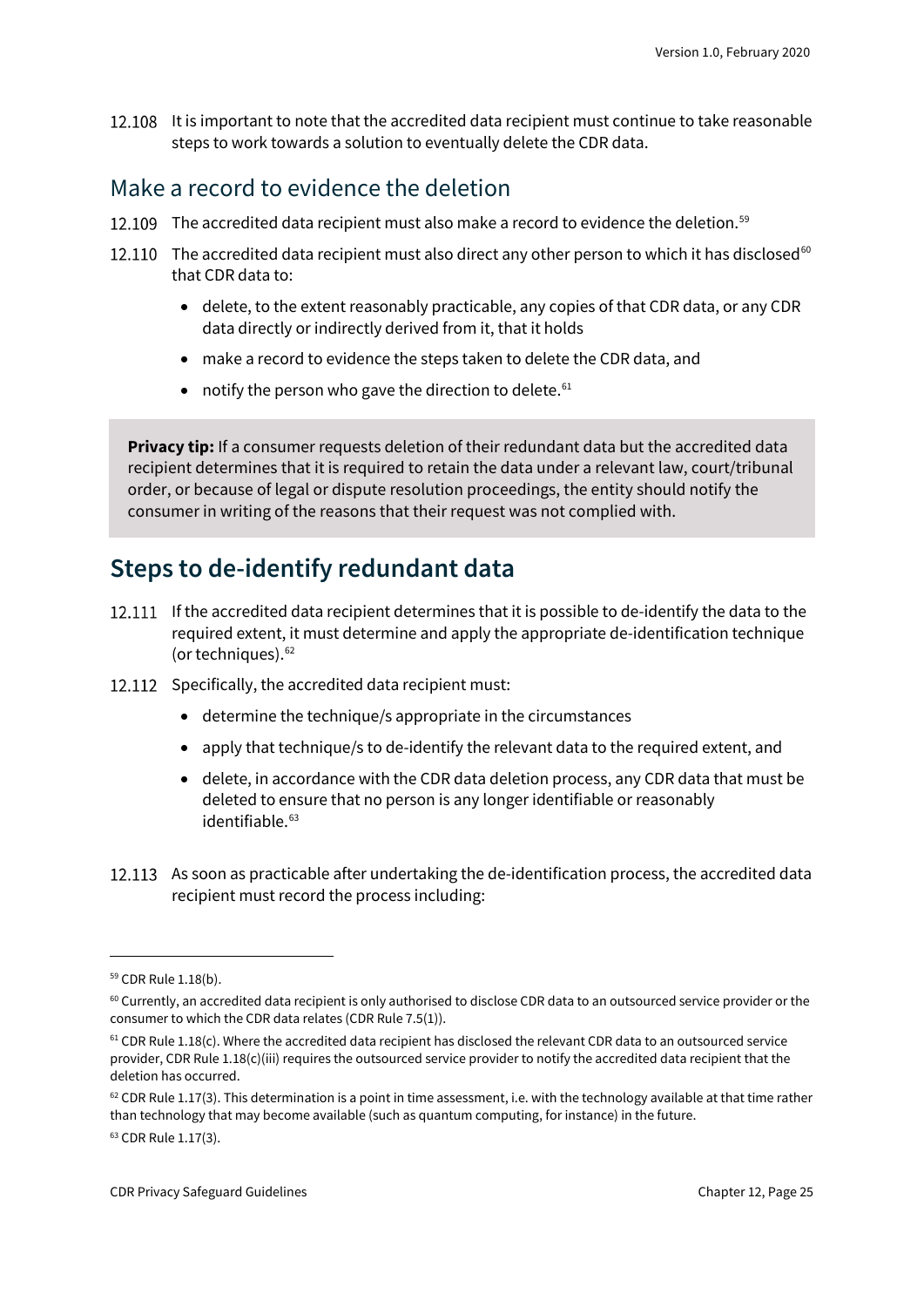- details of the assessment that it is possible to de-identify the relevant data to the required extent
- that the relevant data was de-identified to that extent
- how the relevant data was de-identified, including specifying the technique that was used, and
- any persons to whom the de-identified data is disclosed.
- 12.114 If the accredited data recipient determines that it is not possible to de-identify CDR data using the appropriate technique, it must delete the relevant data and any CDR data directly or indirectly derived from it.

#### Outsourced service providers

- 12.115 Accredited data recipients undertaking the de-identification process must also direct any outsourced service providers<sup>[64](#page-25-2)</sup> to return or delete the redundant data, as well as any data directly or indirectly derived from the redundant data. [65](#page-25-3)
- Where the accredited data recipient receives redundant data from an outsourced service provider, it must de-identify the data in accordance with the CDR de-identification process, as it would with any other redundant data.
- 12.117 The accredited data recipient is responsible for ensuring these directions are made to any other person who has received the data. If the outsourced service provider has also disclosed the data to another person, the accredited data recipient must ensure that that person receives a direction to return or delete the data. If that person has also disclosed the data, the accredited data recipient must ensure that person receives such a direction. [66](#page-25-4)

## <span id="page-25-0"></span>**Other relevant security obligations**

### <span id="page-25-1"></span>**Privacy safeguards**

- 12.118 Compliance with the privacy safeguards as a whole will promote security and reduce the risk of CDR data being accidently or deliberately compromised. This is because the privacy safeguards ensure that privacy risks are reduced or removed at each stage of CDR data handling, including collection, storage, use, disclosure, and destruction of CDR data.
- 12.119 Privacy Safeguard 1 requires entities to take reasonable steps to establish and maintain practices, procedures, and systems to ensure compliance with the privacy safeguards, including Privacy Safeguard 12 [\(see Chapter 1 \(Privacy Safeguard 1\)\).](https://www.oaic.gov.au/consumer-data-right/cdr-privacy-safeguard-guidelines/chapter-1-privacy-safeguard-1-open-and-transparent-management-of-cdr-data)
- 12.120 Privacy Safeguard 3 limits the collection of CDR data, which is an effective risk management practice reducing the scope of data that may be accessed in the case of a cyber-attack [\(see Chapter 3 \(Privacy Safeguard 3\)\).](https://www.oaic.gov.au/consumer-data-right/cdr-privacy-safeguard-guidelines/chapter-3-privacy-safeguard-3-seeking-to-collect-cdr-data-from-cdr-participants)

<span id="page-25-2"></span><sup>&</sup>lt;sup>64</sup> For information on outsourced service providers[, see Chapter B \(Key concepts\).](https://www.oaic.gov.au/consumer-data-right/cdr-privacy-safeguard-guidelines/chapter-b-key-concepts)

<span id="page-25-3"></span><sup>65</sup> CDR Rule 7.12(2)(b).

<span id="page-25-4"></span><sup>66</sup> CDR Rule 7.12(2)(b)(ii).